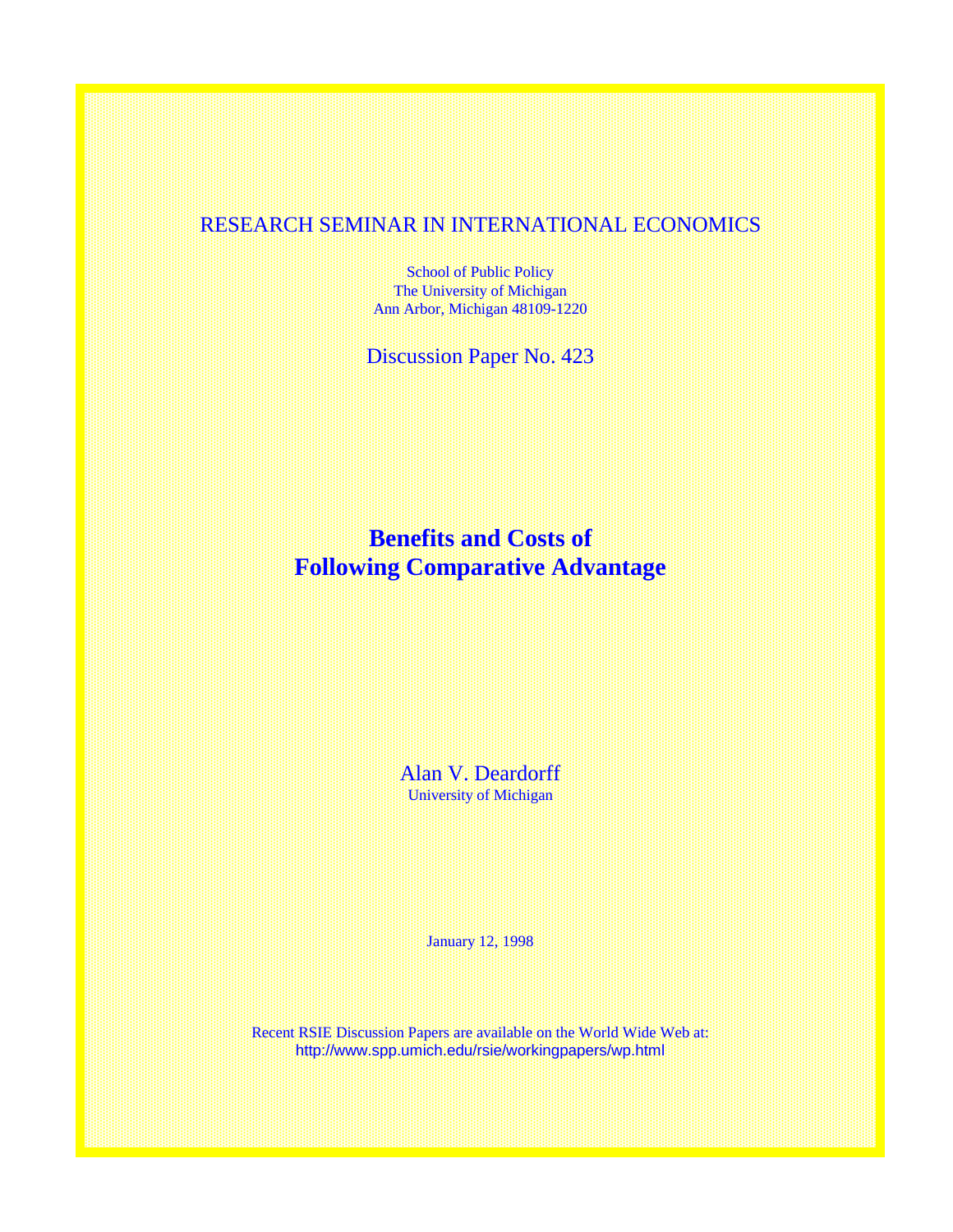# **Benefits and Costs of Following Comparative Advantage**

## **Alan V. Deardorff**

**The University of Michigan**

The Sweetland Inaugural Lecture, Presented at the 45<sup>th</sup> Annual Conference on the Economic Outlook, Ann Arbor, Michigan November 20, 1997

January 12, 1998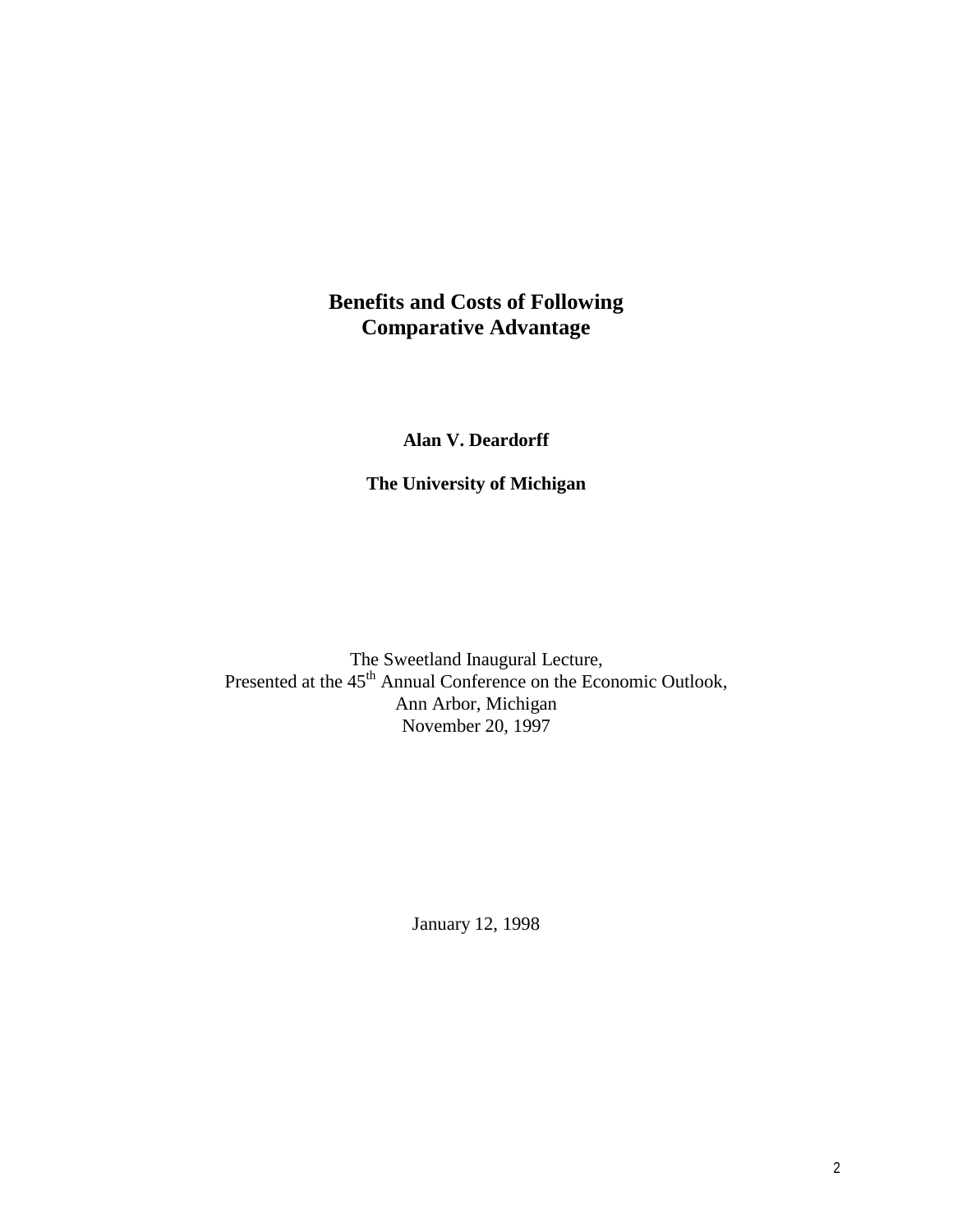Paper: bcca.doc

## **ABSTRACT**

## **Benefits and Costs of Following Comparative Advantage**

### **Alan V. Deardorff**

#### **The University of Michigan**

This paper is the text of a lecture given on November 20, 1997 to inaugurate the John W. Sweetland Chair in International Economics, in the Department of Economics of the University of Michigan. Its message is that international trade theory, and in particular the theory of comparative advantage, is really just an application of benefit-cost analysis. This is true both of many of the tools of trade theory, which are familiar as the same tools by which benefit-cost examines all sorts of public projects and policies, and of the implications of the theory. Trade theory does *not* say, as sometimes claimed, that international trade is necessarily and always good for everyone. On the contrary, the theory of comparative advantage identifies both winners and losers from international trade, and the subtlety of the argument, much like many applications of benefit-cost analysis, consists of quantifying and comparing the gains and losses. The paper works through both the partial and the general equilibrium analyses of trade under a range of assumptions from implausibly perfect to realistically messy. It discusses who gains and who loses from trade in each case, as well as the strength of the argument that the gains outweigh the losses.

**Keywords:** Comparative Advantage **Correspondence:** Gains from Trade

**JEL Subject Code:** F1 Trade Department of Economics

Alan V. Deardorff University of Michigan Ann Arbor, MI 48109-1220

Fax. 313-763-9181 E-mail: alandear@umich.ed http://www.econ.lsa.umich.edu/~alandear/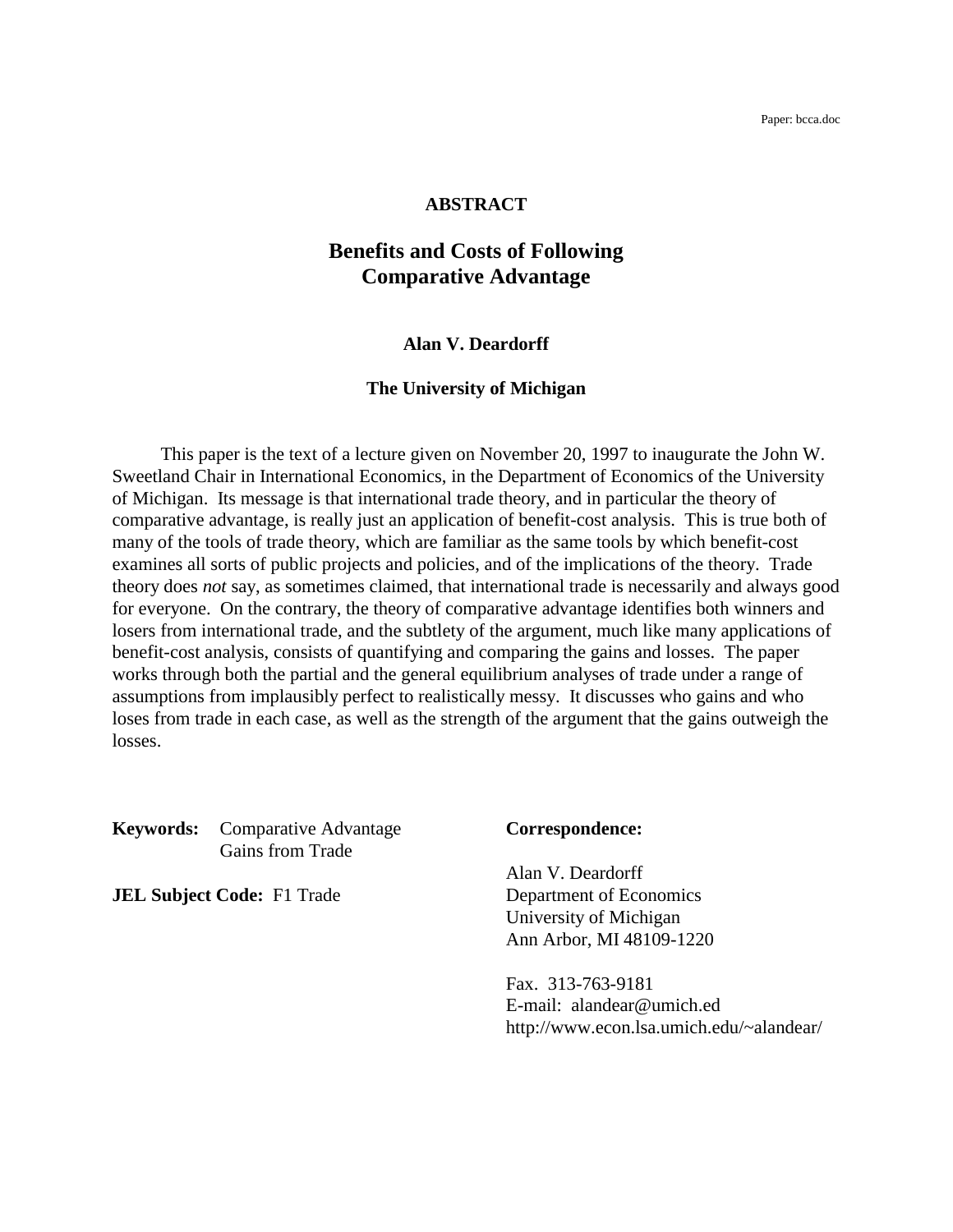## **Benefits and Costs of Following Comparative Advantage**

**Alan V. Deardorff The University of Michigan**

#### **I. Introduction**

Let me start by thanking several people who have helped to make this event possible. First and foremost is of course John Sweetland, whose gift to the university funded the Sweetland Chair. John has been a most extraordinary friend to the department and a benefactor far beyond anything we could have hoped for. His gift of this chair, and his promise of several more together with additional funds for graduate student support, will I hope be decisive in helping us to strengthen the ranks of our faculty and students. Also of course, I personally owe him a debt of thanks in exchange for the financial benefits that accompany the chair. And I want to thank him for not vetoing me as the holder of the chair, knowing as he does how ignorant I am about international trade in cement.

 In addition, I would like to thank Saul Hymans for the important role he played in facilitating John's decision to help the Department and for inviting me to give this lecture here at the Outlook Conference. I am especially grateful to my colleagues in the Department of Economics for awarding me the chair, especially Paul Courant who was Department Chair when the decision was made. I feel extremely honored. I owe thanks also to several colleagues and students with whom I have discussed the topic of this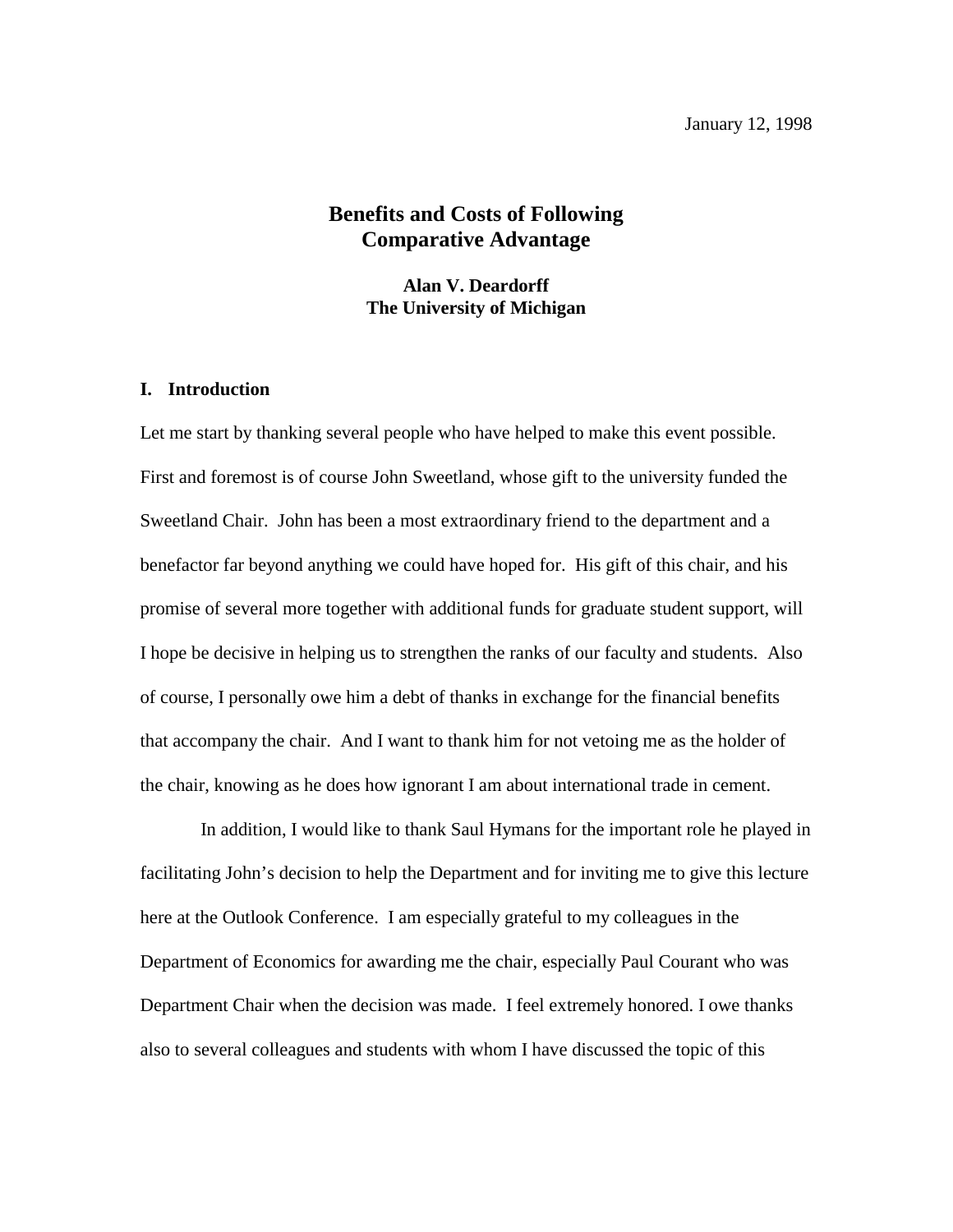lecture, especially Bob Stern, Jim Levinsohn, Saul Hymans, and two of my students, Ting Gao and Simeon Djankov.

Finally, let me thank my family, three of whom are here this evening. I thank my wife, Pat, for putting up with my distracted frame of mind for the last few days as I've tried to think of what to say, and I thank my kids, Ryan and Allie, for putting up with it as well, although we see so little of each other these days that I doubt they noticed. Most of all, I thank them all for coming this evening to listen. I know that neither economics nor international trade are high on their list of interests.

My topic tonight grows out of 27 years of teaching comparative advantage and out of less than one year of teaching benefit-cost analysis. Two years ago, the dean of the School of Public Policy, then Ned Gramlich<sup>1</sup>, asked me if I would teach benefit cost. I felt that I knew nothing about the subject, but he assured me that I did. "That's all trade theory is," he said. And he was right. As you will see tonight, I had been "speaking benefit cost" my whole career, without knowing it.

Another reason for talking about this tonight is a certain amount of irritation I have felt with the public's lack of understanding about what economists know about comparative advantage. I don't mean the difficulty they have in understanding the concept of comparative advantage itself. That is a tough one, which my colleagues and even I get wrong from time to time when we're not careful. No, what bothers me is two opposite misperceptions that many in the public seem to hold at once. One is that the

 $\overline{a}$ 

<sup>&</sup>lt;sup>1</sup> Who is now a Governor of the Federal Reserve System. It's hard to believe that this really nice guy, with whom several of us have played low-stakes poker here in Ann Arbor, is now playing in the biggest poker game there is. With *our* money!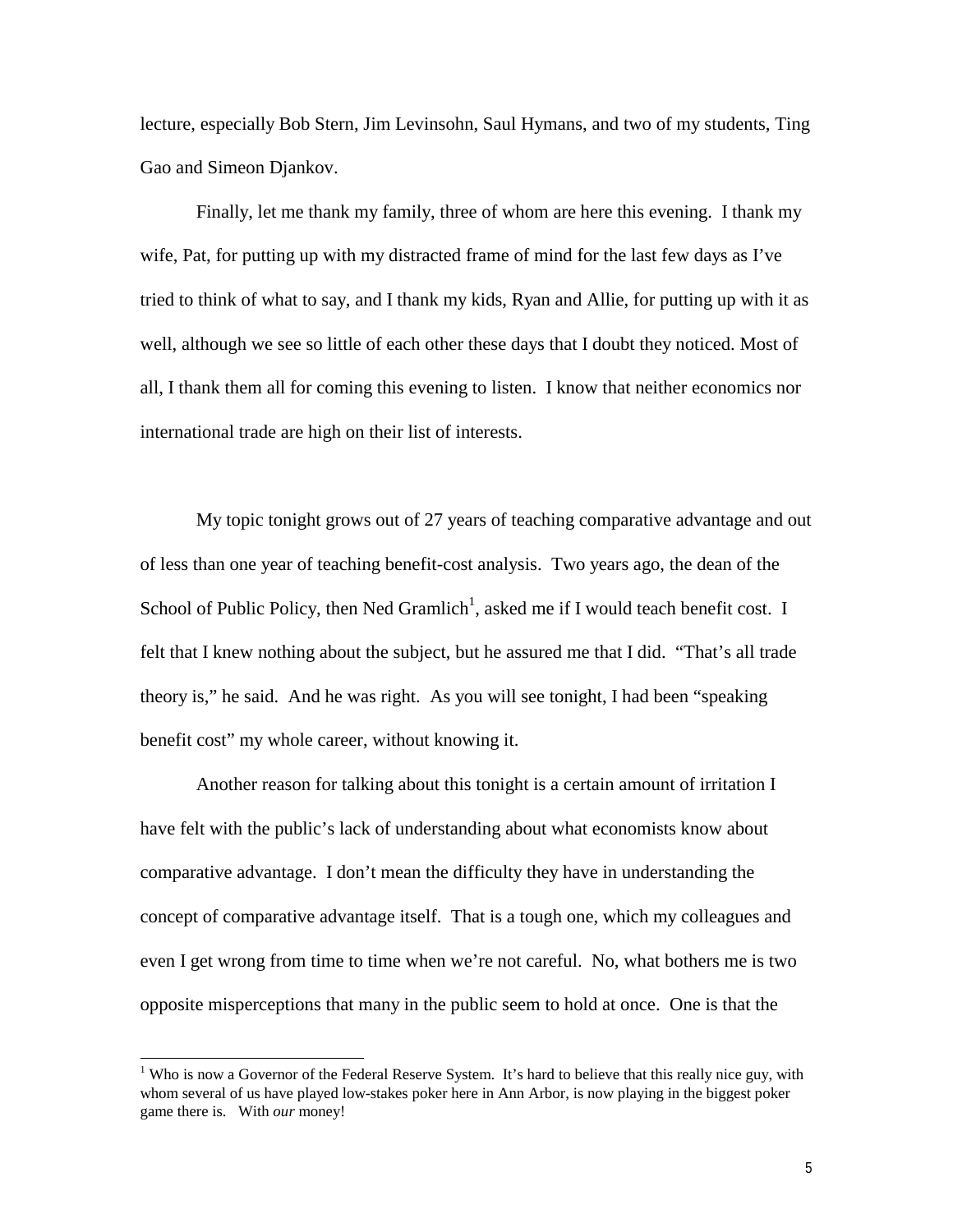theory of comparative advantage is only valid under very limited and special circumstances. The other is that economists believe it to be valid under all circumstances. Neither is true. On the one hand, the theory of comparative advantage is much more broadly valid than you would guess from the simple numerical examples that may have been your only exposure to it. But on the other hand, there *are* limitations to the theory, and we economists are very well aware of them.

Before I try to make this clearer, let me first remind you of what comparative advantage is. A simple definition is this: Comparative advantage is **low relative cost of a good compared to other countries**. This statement may appear to be repetitive, using the two words "relative" and "compared to" redundantly. Doesn't "relative" already mean that something is being compared? Yes, but in this case it is being compared to something else. "Relative cost" here means the cost of a good relative to other goods. It is then this price ratio that is to be compared across countries. Comparative advantage, then, involves a double comparison, across both goods and countries, and that is critical both to understanding it and to why it works. Because it is such a double comparison, for example, it is impossible by definition for a country to have a comparative *dis*advantage in every good. The worst that could happen would be that all of these ratios of costs be the same across countries, in which case the countries would have neither comparative advantage nor comparative disadvantage in anything. That would require an incredible coincidence. In practice, every country will have a comparative advantage in something.

So far this is just a definition. The importance of the concept of comparative advantage is the economic theory that incorporates it and that generates what has been called the Law of Comparative Advantage. Actually, there are two laws, one "positive"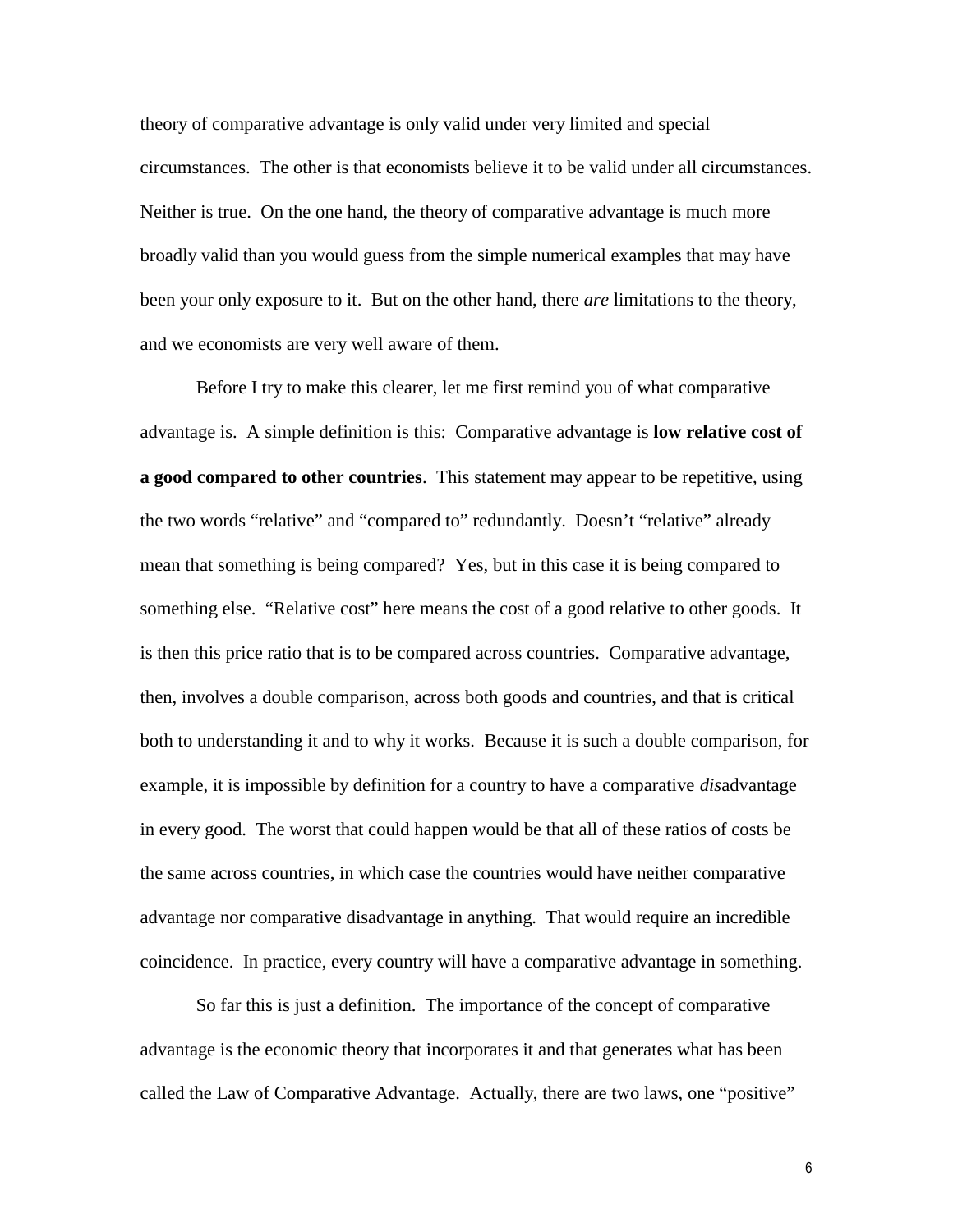predicting what countries *will* do if given the chance, and one "normative" implying what countries *should* do:

**The Positive Law of Comparative Advantage:** If permitted to trade, a country will export the goods in which it has a comparative advantage.

**The Normative Law of Comparative Advantage:** If permitted to trade, a country will gain; i.e., the benefits of trade exceed the costs.

Both of these points are routinely made in the most elementary introductory economics courses, but they are illustrated using a numerical example much like David Ricardo used 200 years ago to explain comparative advantage when he discovered the idea. The example has just two countries and two goods, both of which are used only for consumption, only one factor of production (homogeneous labor), perfect competition, and perfectly free trade without even transport costs. The example is so unrealistic that perhaps students can be forgiven for thinking that it has little bearing on the world they live in. But in fact, both of the laws of comparative advantage have been shown to be valid in much more general models, dropping every one of these assumptions.

That is one of the messages that I want to get out, the good news that I want to spread: Comparative advantage and its implications are much more robust than even many economists are aware, if they do not specialize in trade. The fact that the real world is incredibly complicated, with all sorts of goods and services being produced in all sorts of ways and used for all sorts of purposes, with all sorts of natural and artificial barriers to international trade, does not undermine the economic basis for trade following the pattern of comparative advantage and thereby being beneficial.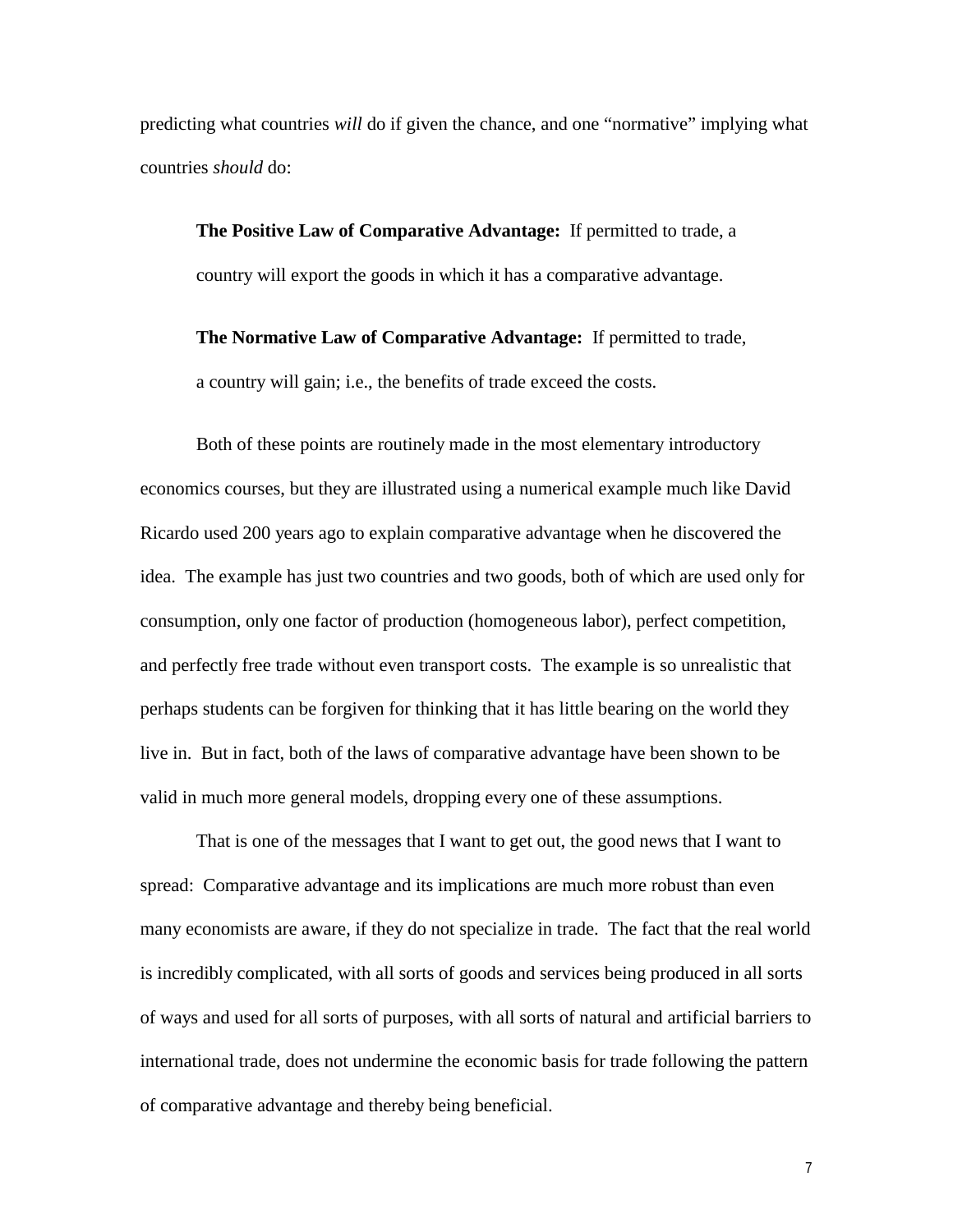On the other hand, even these broad generalizations of the laws of comparative advantage still do require some assumptions, assumptions that are frequently violated in practice. Furthermore, even when those assumptions are not violated, notice that the normative law does not say that everybody gains from trade. It acknowledges that there are costs due to trade, and then says that there are also benefits that are larger. For both of these reasons, then, there is a downside to international trade of which economists are well aware. Indeed, no responsible economist will teach that trade is an unambiguously good thing. Even in the best of worlds, some people lose from trade, and the case for free trade is only that other people gain more. Furthermore, this is not the best of worlds, and there are many conditions in the real world that may, in some cases, cause even the net effects of trade to be harmful. We know this, but the tools of comparative advantage and trade theory also tell us many things about how best to deal with these conditions. The bottom line, at least for the many quantifiable benefits and costs due to trade, is that once one accounts for all of them, in most cases we are better off not restricting trade. Rather we should permit it to occur freely, following comparative advantage. There are other more appropriate means of dealing with the failings of the economy than restricting trade.

In other words, the case for liberal trade is neither weak nor simple. It requires a careful and dispassionate look at all of the benefits and costs of trade. That is what I will attempt in the rest of this lecture.

#### **II. A Standard Benefit Cost Analysis of Opening a Single Market**

As I have learned in this last year of teaching, the standard tools of benefit cost analysis are simply supply and demand. Most benefit cost studies focus on individual markets and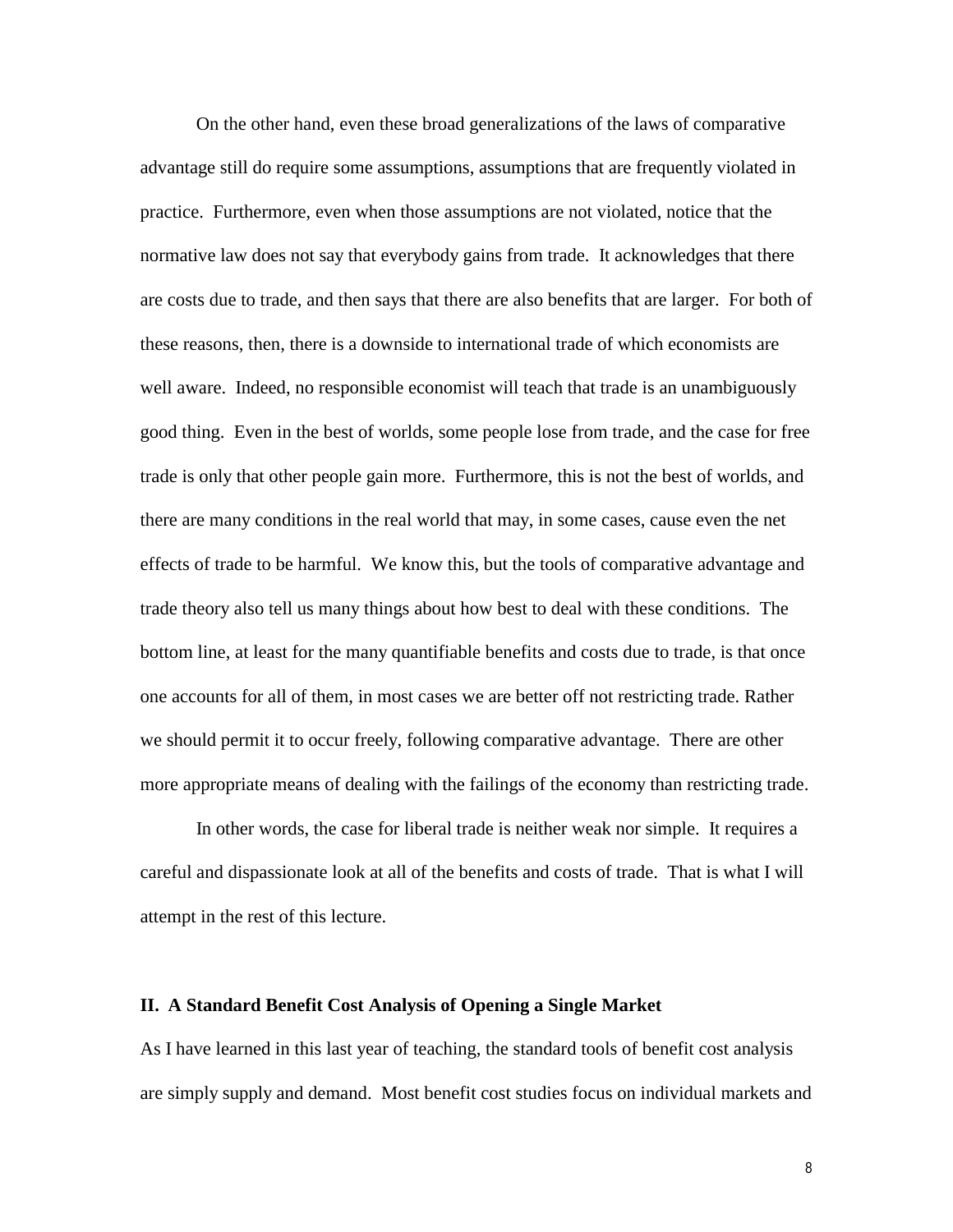use the tools of partial equilibrium analysis to identify and quantify benefits and costs within those markets. These tools are easily applied to international trade.

I will not attempt to actually do such an analysis here – we've just had dinner, after all. But I cannot resist showing you these tools for you to admire. Figure 1 shows two supply and demand diagrams, panel (a) for an export and panel (b) for an import. The lessons that could be derived from these diagrams if we had the time and inclination are summarized in Table 1, as follows.

The direction of trade – whether a good is exported or imported – depends simply on whether its domestic price is above or below its world price. If it is below the world price, then the good will be exported. This will benefit the suppliers of the good, both the owners of the firms that produce it and the workers they employ. But it will harm domestic demanders of the good who will be forced to pay more for it, and these demanders include not only consumers, if it is a final good, but also other producers (and their workers) who use the good as an input. What the theory shows, however, is that the gains on the supply side of such a market are larger than the losses on the demand side, in the sense that the gainers could afford to compensate the losers and still remain better off. The net gain from exports, if you are interested, is the shaded triangle in Figure 1(a).

If the domestic price of a good is higher than the world price, then the direction of trade will be the opposite: it will be imported. Here again their are gainers and losers, but they are on opposite sides of the market from the other case. It is the demanders of imports who gain from their lower price, again both consumers and firms buying them as inputs. And it is the suppliers, not of the imports themselves but of domestic goods that compete with them, who lose. It is this cost to import-competing suppliers, both firms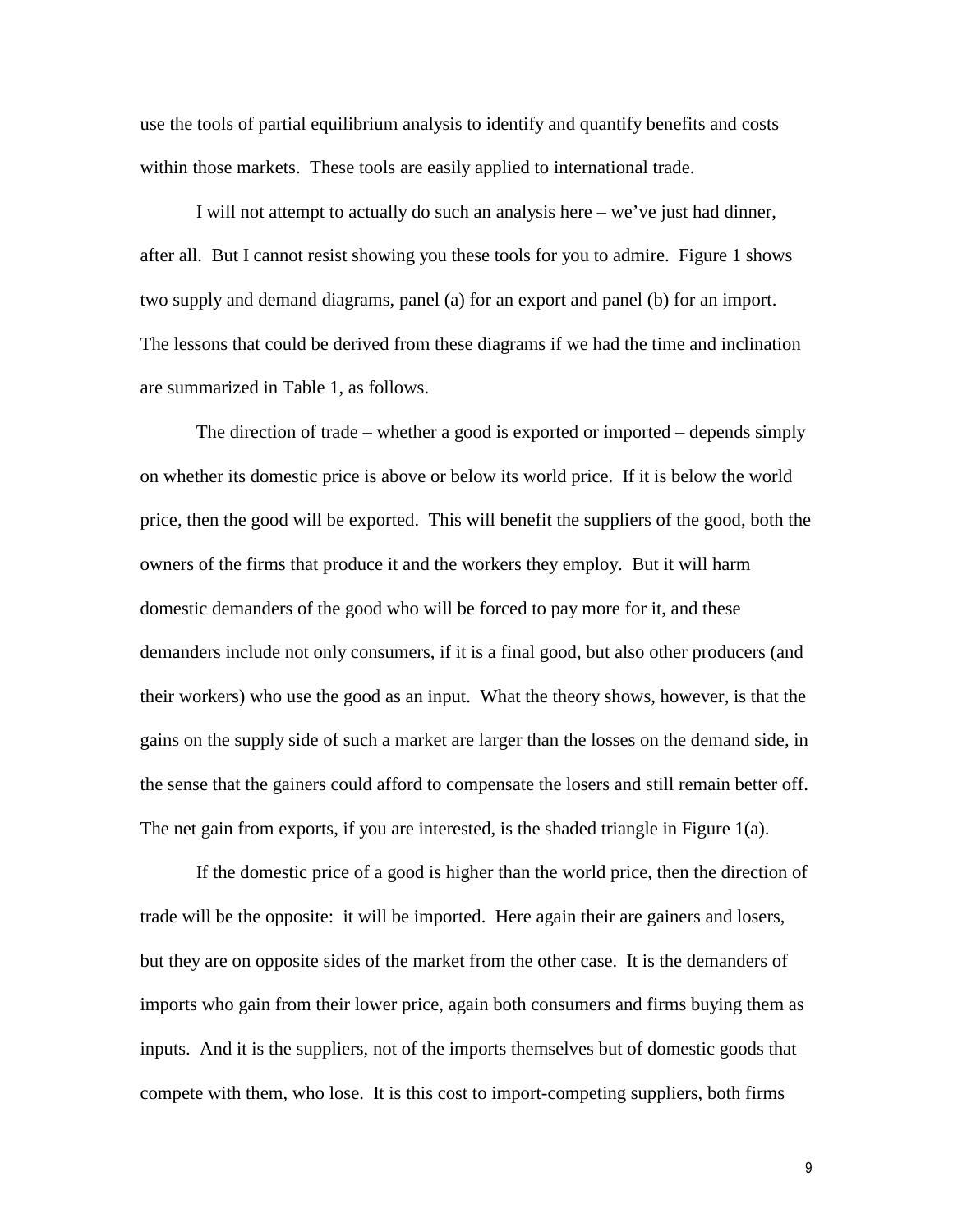and workers, that is often the most visible effect of trade. The losers themselves as well as advocates on their behalf often seem to believe that economists are simply unaware of this cost, but we are not. Our models, as you see here, include that loss and trust me, we do take it seriously. But we do not focus on it exclusively, as the suppliers themselves may understandably want to do. We must look at the benefits as well as at the costs.

Now you might think that, since everything else in the import case is opposite to what it was in the export case, the net welfare effect should be negative. But lo and behold, it is not. The net effect is positive, as shown again by the shaded triangle in Figure 1(b). Need I say more? Take it as part of the miracle of comparative advantage that, when trade follows the dictates of comparative relative prices (for that is really what is happening in Figure 1), the gains outweigh the costs in markets for both exports and imports. Or, if you want more of a reason for this result, note that as prices move away from domestic market equilibrium toward their world levels, the losers in both markets cut their losses, reducing their quantities bought or sold, while the gainers take advantage of the opportunity by increasing quantities. It is these induced changes in quantities that generate the net gain in both markets.

The bottom line in Table 1 then, literally, is that a standard benefit cost analysis of international trade yields an unambiguous result: benefits are greater than costs.

#### **III. General Equilibrium Analysis of Opening a Whole Economy**

From the time of Ricardo, trade economists have recognized that there is more to trade than can be captured in a partial equilibrium analysis like Figure 1. Trade affects so much of the economy simultaneously that its full effects must include numerous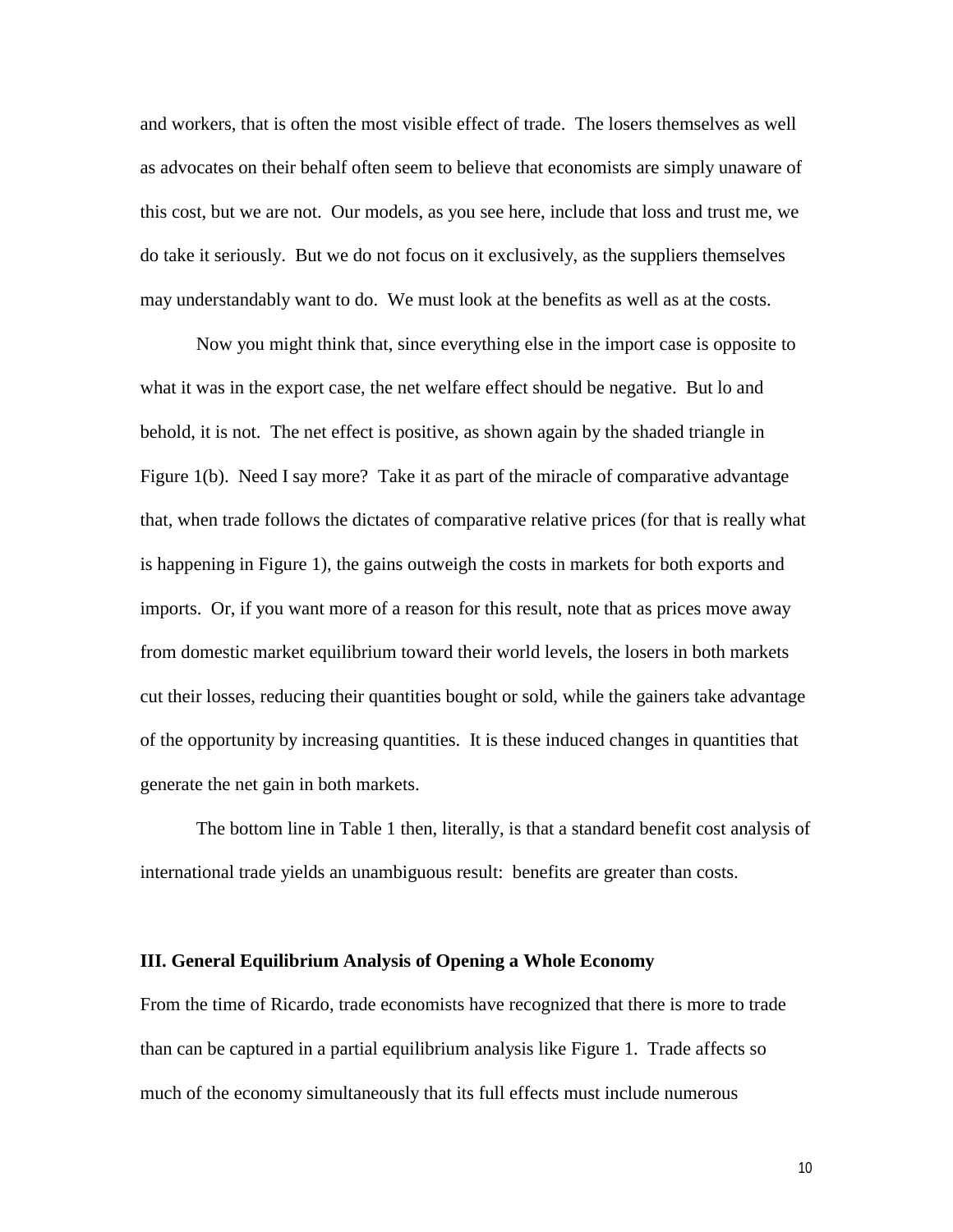interactions among different markets. Most importantly, partial equilibrium analysis cannot capture the effects of trade on factor markets, especially on wages, which turn out to be both important and often contentious. Trade theorists have developed a variety of distinctive tools to analyze the general equilibrium effects of trade, and they have used these tools to establish several important results that concern us here.

As before, there is no real need for you to see the tools themselves, but I cannot resist showing you some of them. Figure 2 includes two of the most distinctive general equilibrium diagrams from trade theory, panel (a) illustrating the gains from trade and panel (b) illustrating how one factor of production – in this case labor – may lose from trade due to a drop in its real wage.

More important are the results themselves, which are summarized in Table 2. In addition to all of the effects on suppliers and demanders from Table 1, which still tend to be true on average for most markets even in general equilibrium, Table 2 reports effects on factors of production. It turns out that these effects depend on several different aspects of a factor's relationship to industries and to the economy. Factors of production that are "specific" to an industry, for example, in the sense that they cannot leave it but are also not subjected to competition from entry by more of the same factor, gain or lose from trade depending upon whether their industry exports or imports. But factors that are mobile among industries do not depend directly on the performance of the industry in which they are employed, but rather on how trade overall affects their economy-wide factor market. For example, owners of a factor that is used intensively in export sectors will gain from trade, even if the particular units of the factor that they own are employed elsewhere. Likewise, owners of factors that are abundant in the country compared to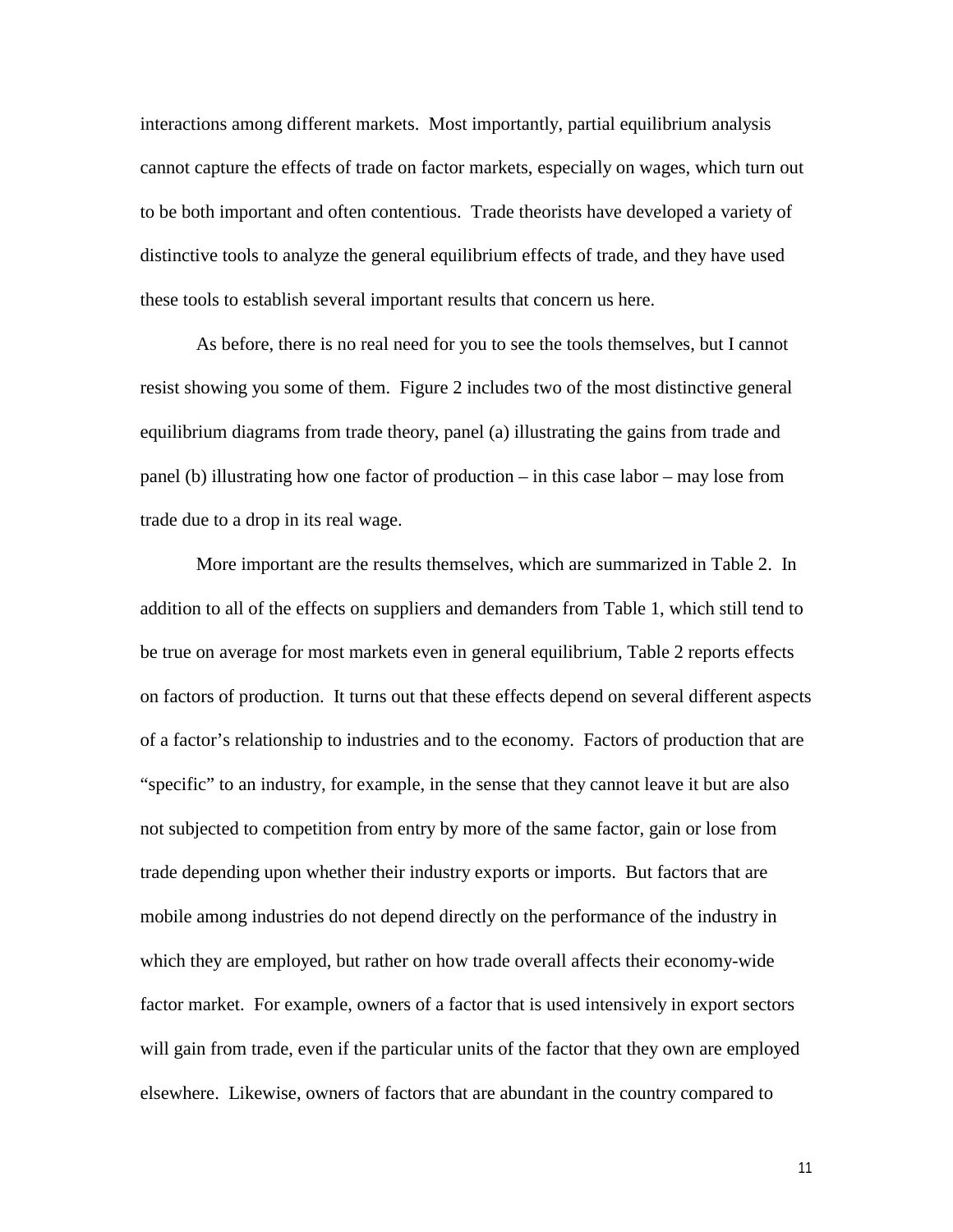other countries will also gain, as trade provides an outlet for what they can produce. But the flip side is that owners of scarce factors, and of factors used intensively in import sectors, will lose in real terms from trade.

This is the famous Stolper-Samuelson Theorem, proved over fifty years ago by Paul Samuelson, who later won the Nobel Prize, and Wolfgang Stolper, who has spent most of his career on our own faculty. This theorem, which identifies both gainers and losers from trade within a country, has become more important with time as international trade has grown. Applied to the United States, with our abundance of skilled labor and scarcity of unskilled labor, the Stolper-Samuelson theorem implies that trade will make low-wage unskilled workers worse off. This indeed has been happening over the last 15 or 20 years, and while there are other contributing causes of this phenomenon as well, there is little doubt but that the opening of world markets and the growing competition from low-wage labor abroad have played a role in the rising inequality among American workers.

The general equilibrium models of trade theory also establish, however, that whatever some factor owners may lose from trade, other factor owners must gain even more. Once again, the benefits of trade outweigh the costs, as stated in the bottom line of Table 2. This is important, for it means that it should be possible to devise social policies that offset the harm to low wage workers while leaving the overall gains from trade to be enjoyed by all. Whether our existing policies accomplish this, however, is another matter.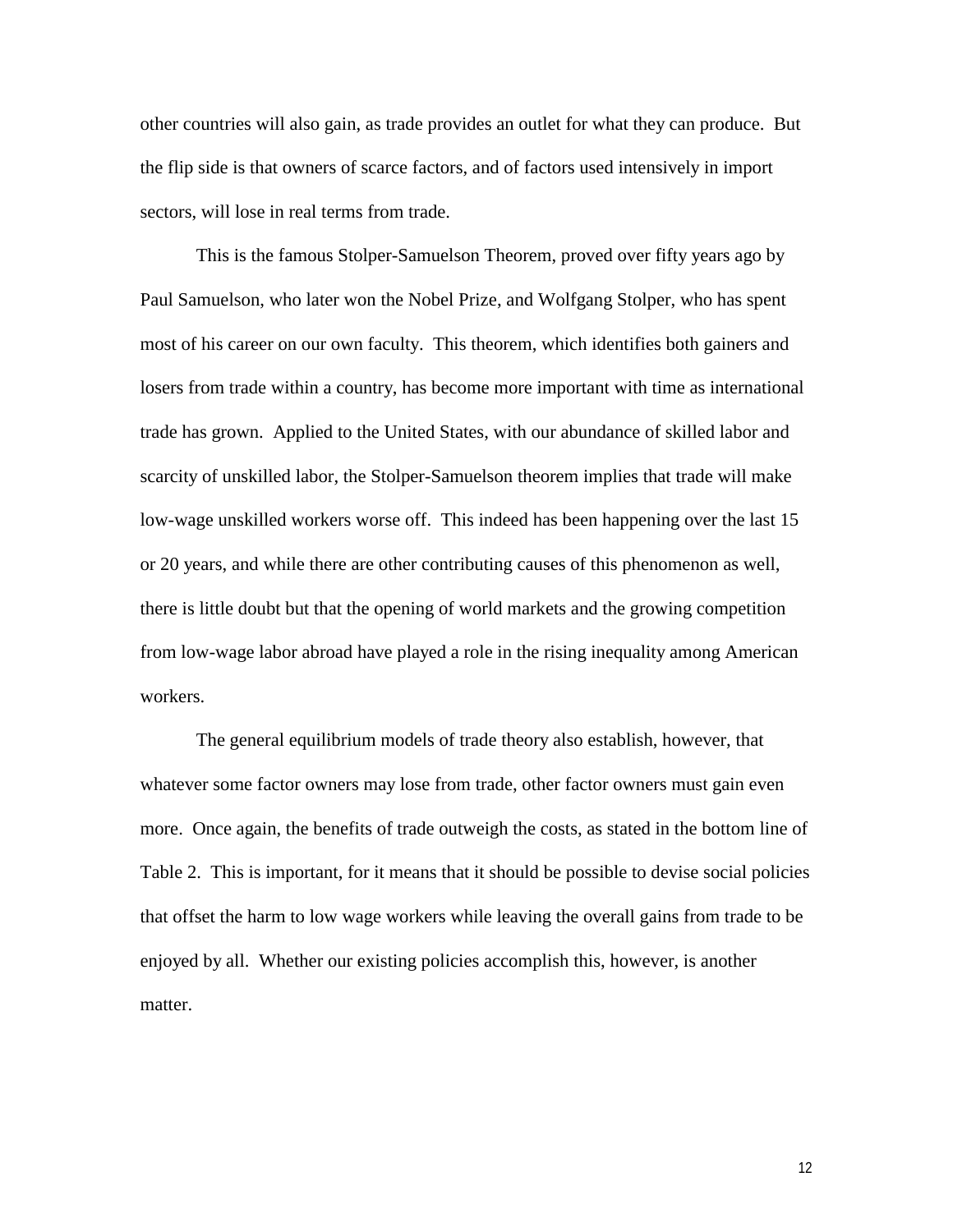#### **IV. The Role of Distortions**

All of the results discussed so far arise under a large number of assumptions. These assumptions do *not* require, as I noted above, any limits on the numbers or kinds of goods, factors, or countries. Nor do they require free trade. But most of them do require perfect competition (i.e. that market participants are all too small to be able to influence prices) as well as that markets clear (supply equals demand), that producers and consumers bear and enjoy the full costs and benefits of their actions (no externalities), and that buyers and sellers face the same prices (no taxes or other government intervention). All of these assumptions are needed for markets to work as well as possible, and because international trade is just the working of markets on a grand scale, these assumptions are also needed for proofs that the benefits of trade outweigh its costs.

 Economists follow the endearing practice of calling any failure of these assumptions a "distortion," as though it is somehow the economy's fault that it does not conform to the way we model it. But the term is also appropriate, for these departures from our assumptions do in fact lower economic welfare compared to what it could be if these distortions were corrected. Furthermore, in most cases we know, in principle at least, what policy should be used to correct these distortions, even though in many cases both the information and the political will needed to implement such policies may be lacking. For example, if production by a polluting industry imposes a cost on the rest of society, then a tax on production equal to that cost will correct the distortion.

What does this have to do with trade? Almost all of these distortions, if they are not corrected by such a policy, mean that the economy is bearing an additional cost or enjoying an additional benefit that depends on the level of some activity that may be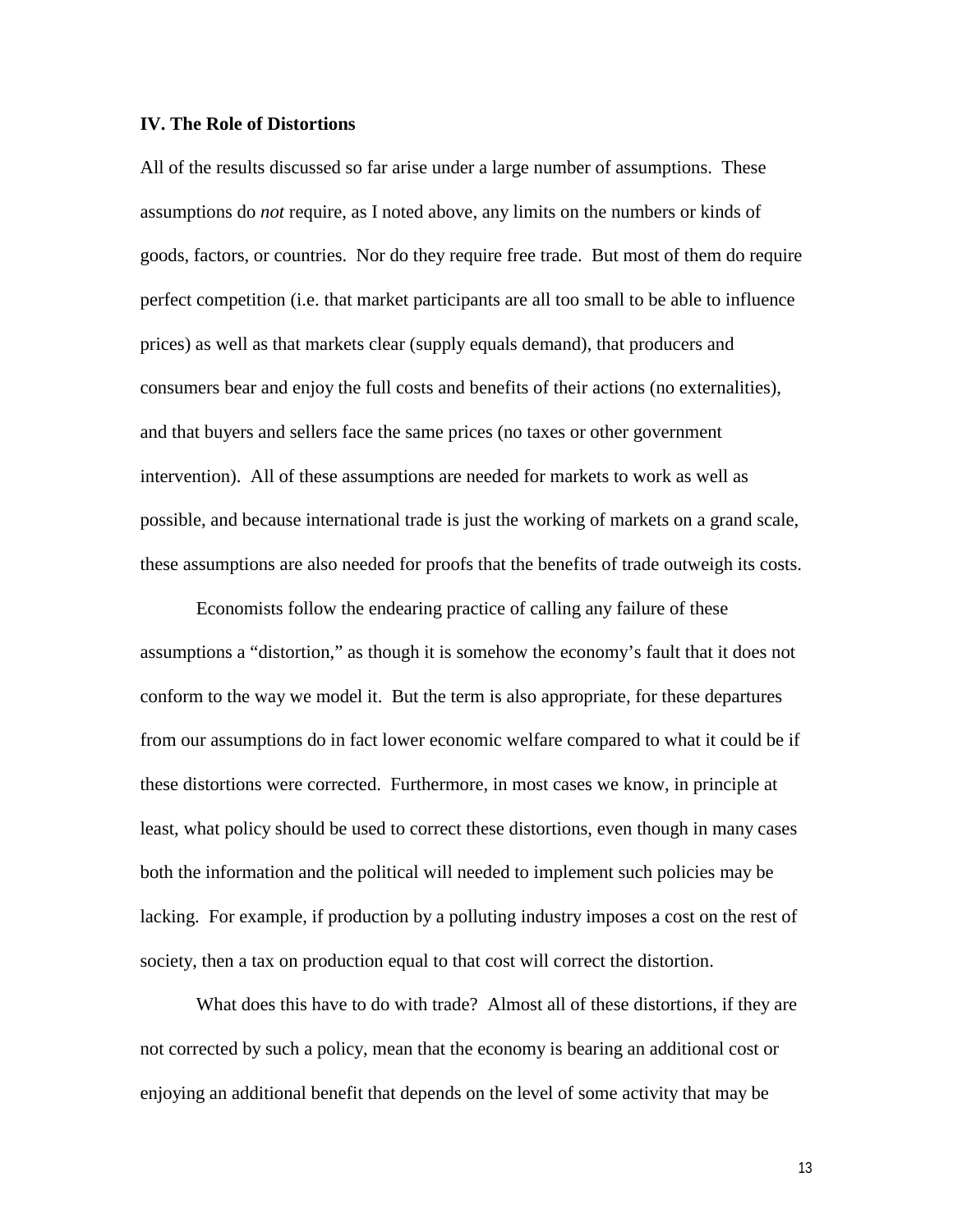changed by trade. If trade causes a polluting industry to expand, for example, then the extra pollution is an additional cost due to trade. If trade causes this industry to contract, on the other hand, then this is an additional benefit due to trade. Of course, as we have seen, trade always causes some industries to expand and others to contract, as well as some demands to expand and others to contract. Therefore, for every new cost of trade that a distortion introduces if activity goes one direction, there is also a new benefit if it goes the other. It is not surprising, then, that consideration of the role of distortions gives us a rather balanced mix of new costs and benefits. These are summarized in Table 3, for which I have no accompanying art work.

#### *Imperfect Competition*

If domestic firms are large enough to have market power – that is, power to influence prices – then they will produce too little and charge too much, leading to inefficient consumer choices and reducing welfare. This has nothing to do with trade. What trade can do, however, is to undermine this market power by making large domestic firms compete with firms abroad. This forces them to behave more like perfect competitors, charging lower prices and benefiting demanders. But even this is not without a cost, since the firms themselves lose profits. Monopolists are people too, after all (or at least they are owned by people, sometimes lots of them), and the loss of monopoly profits is just as real, if not as worrying, as the fall in wages of unskilled workers mentioned above.

Like most trade economists, I am accustomed to arguing, along these lines, that one of the most important benefits from trade is that it fosters competition. I do believe that, especially in small countries. But imperfect competition has also been the basis in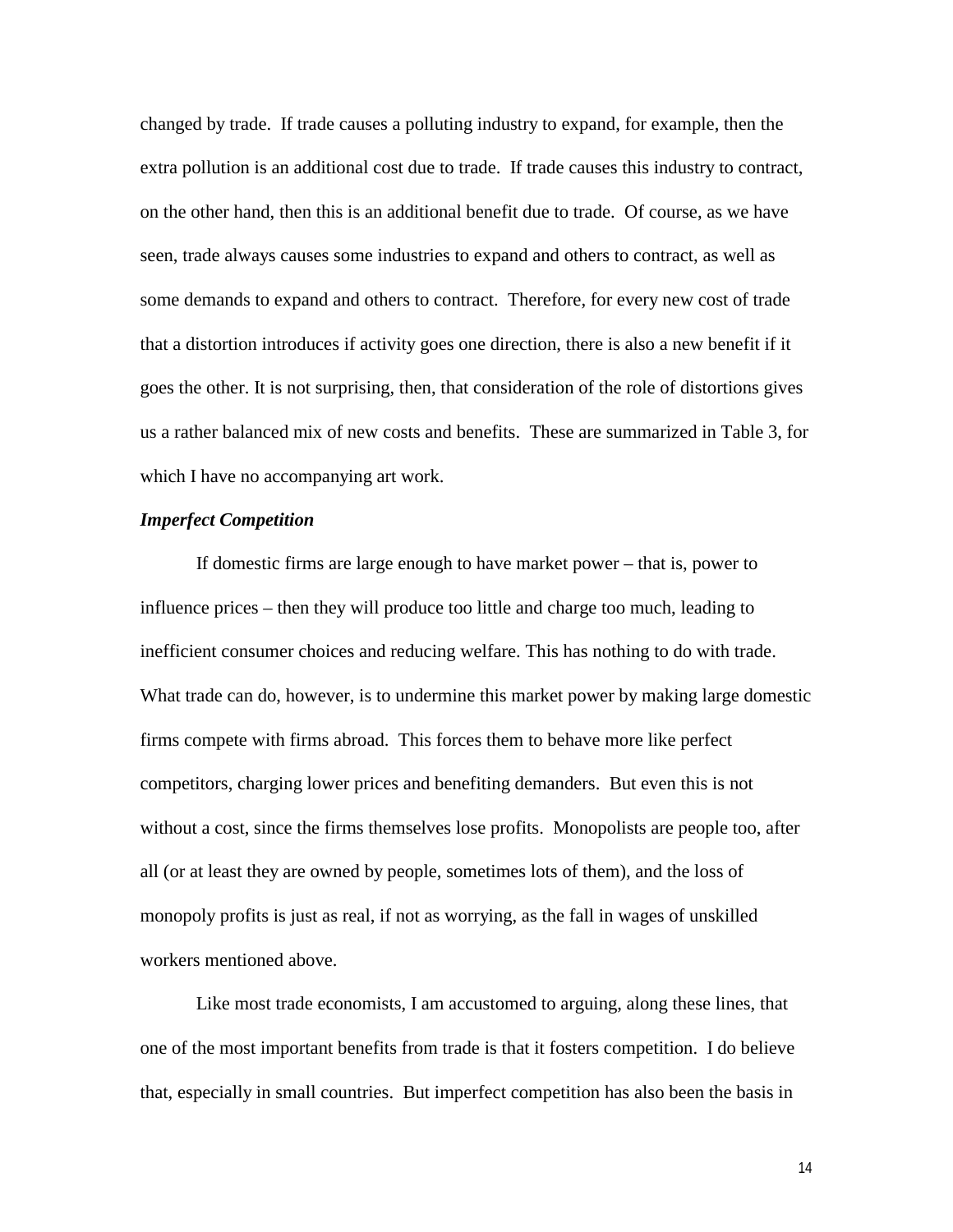recent years for a plethora of arguments in favor of interfering with trade, as my ingenious colleagues in trade theory have explored the frontier of the "New Trade Theory" and arguments for "Strategic Trade Policy." These arguments rest on the role of trade in determining the international distribution of monopoly profits, and specifically on ways that by interfering with trade or manipulating it governments can help large domestic firms earn greater profits at the expense of foreign firms or consumers. There are too many such arguments to try to capture here, but some of these ideas are represented in the second line of Table 3: An extra benefit of trade is that large domestic firms can earn profits abroad; an extra cost is just the reverse, that our own consumers may contribute to the monopoly profits of foreign firms.

Often associated with imperfect competition is another departure from the standard assumptions of competitive markets: differentiated products. Competitive theory and the standard arguments in favor of free trade assume homogeneous products, or in other words that the products of different firms, including imports, are exactly the same. Suppose instead, as is obviously the case for many manufactured products, that goods produced by different firms are not the same. Suppose they are differentiated, so that each can appeal to a different segment of the market. Then producers of these differentiated products automatically have market power over the goods they sell, and the extra costs and benefits of trade already mentioned may apply.

The reason that I mention product differentiation separately, however, is that it also gives rise to an additional benefit from trade not yet mentioned. Demanders gain from product differentiation because, with more to choose from, they are able to find products that more closely suit their needs. Also, to the extent that consumers simply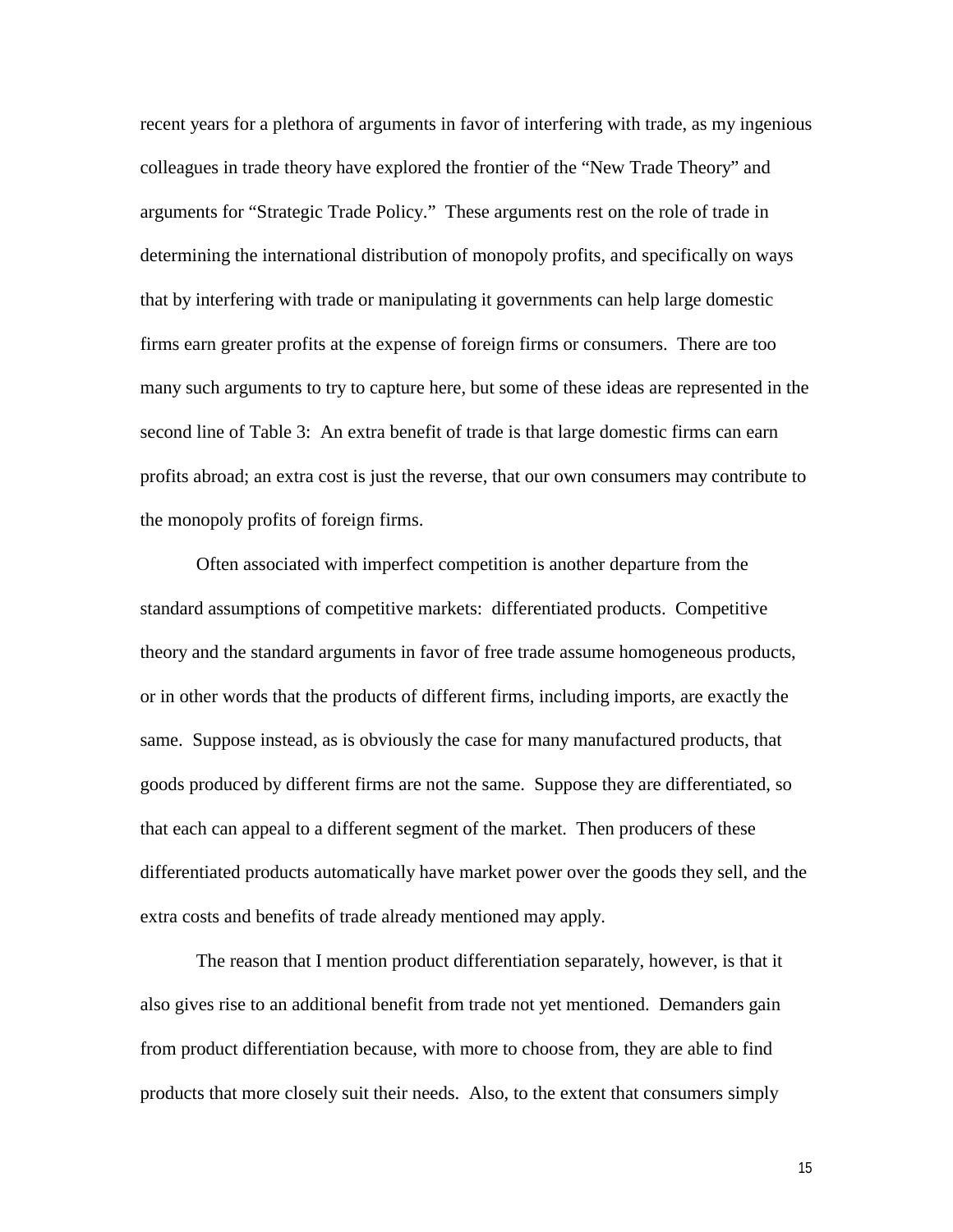enjoy variety *per se* – getting satisfaction out of consuming a variety of different flavors, for example, rather than only a few – they also gain when more varieties are made available rather than less. In both cases, then, international trade provides an additional benefit, especially in a small country, since it gives demanders access to many more varieties of goods than they could buy otherwise. This is another effect of trade that has been stressed in the New Trade Theory, and it seems to be an unambiguous benefit.

A potential cost that may be associated with differentiated products and trade is the one I also mention in Table 3. Product differentiation requires that demanders know about it. This, together perhaps with attempts by producers to imbue their products with greater differentiation than they intrinsically possess, leads to advertising. This, and the effect of trade upon it, has not been examined much by trade theorists, but one can imagine both that advertising is costly and that trade may increase the resources spent on it. Without trade, after all, a small country's firms might not need to advertise at all, since they would face little competition. Trade creates that competition, but it also may create the need for both foreign and domestic firms to devote resources to advertising that might have been used for other purposes. I would be surprised if this adverse effect of trade, even if it is valid, could outweigh the many other benefits of both competition and trade, but the possibility deserves to be mentioned.

#### *Market Disequilibrium*

Competitive theory assumes that markets always clear, or in other words the prices always adjust so that the quantity supplied equals the quantity demanded. That is a good assumption in most cases, but there are some important exceptions.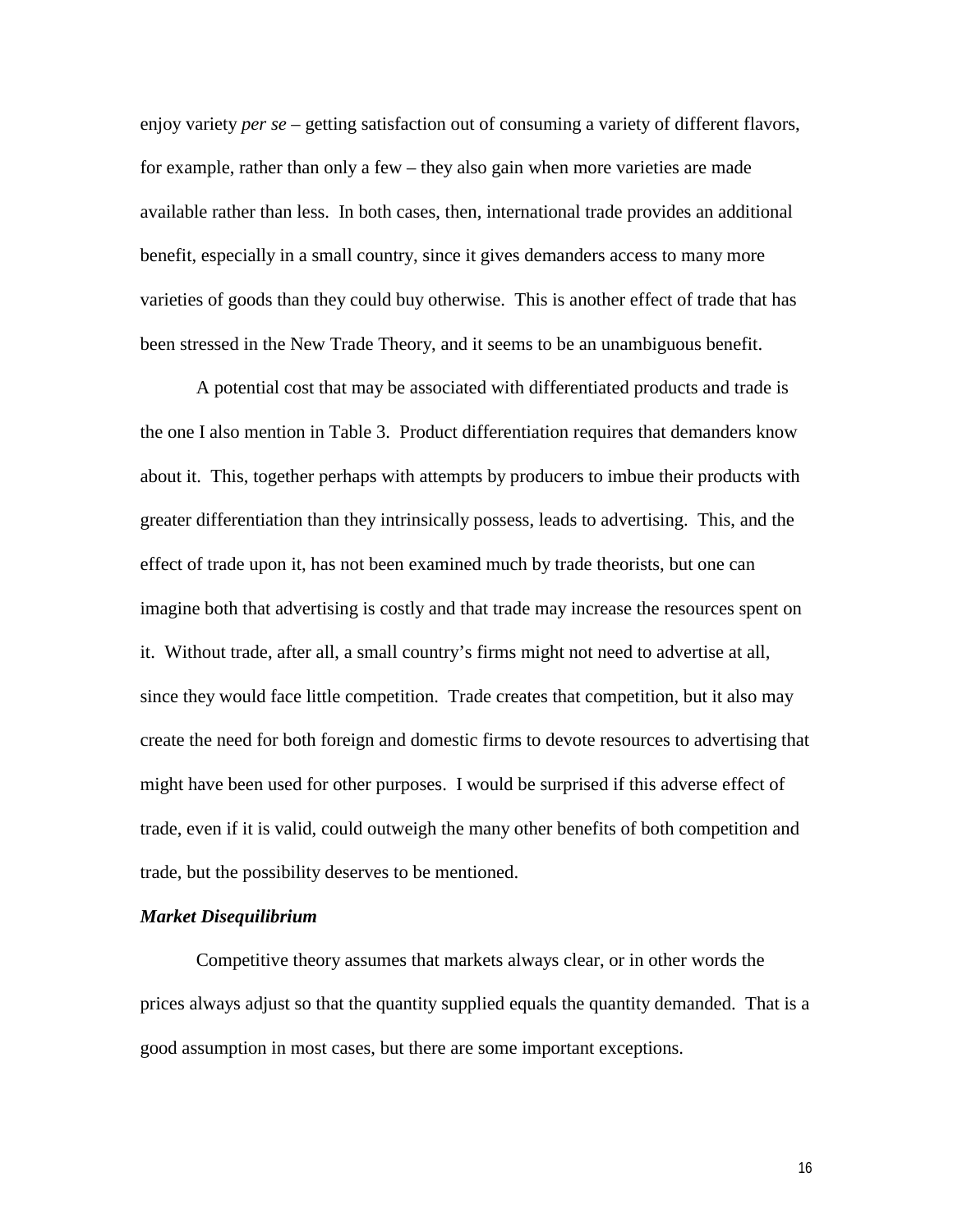The most obvious is recession. Over time in market economies, the overall level of unemployment fluctuates, for reasons that have been the subject of macroeconomic debate for the better part of a century. Most of the time it seems that the economy is fairly close to an equilibrium in which job vacancies more or less match the number of able workers looking for jobs. The amount of unemployment then represents mostly those workers who are trying to find their way from one job to another, plus a hard core of "structurally unemployed" whose characteristics might preclude them from jobs even in the best of times. However, every few years or so, the cyclical behavior of the aggregate economy causes it to dip into recession. In a recession, a deficiency of aggregate demand combined with downward stickiness of wages causes excess supply in the labor market that is not quickly removed by adjustment of wages.

When this happens, because the quantity of employment then depends more on the quantity of aggregate demand than on the more normal balancing of supply and demand within separate markets, it is possible for trade to exacerbate or ameliorate the situation. However, the obvious argument here is likely to be wrong: that by reducing imports a country can create jobs. The problem is that other markets do work, even when labor markets do not. Using a tariff, say, to reduce imports will cause adjustments in other markets, including the market for foreign exchange. These adjustments will reduce exports as well.

However, trade does matter for aggregate employment in recession, even after these adjustments. The direction of its effect depends on the kinds of goods that the country trades, especially their labor intensities. An expansion of trade through trade liberalization, for example, will tend to increase aggregate employment in a country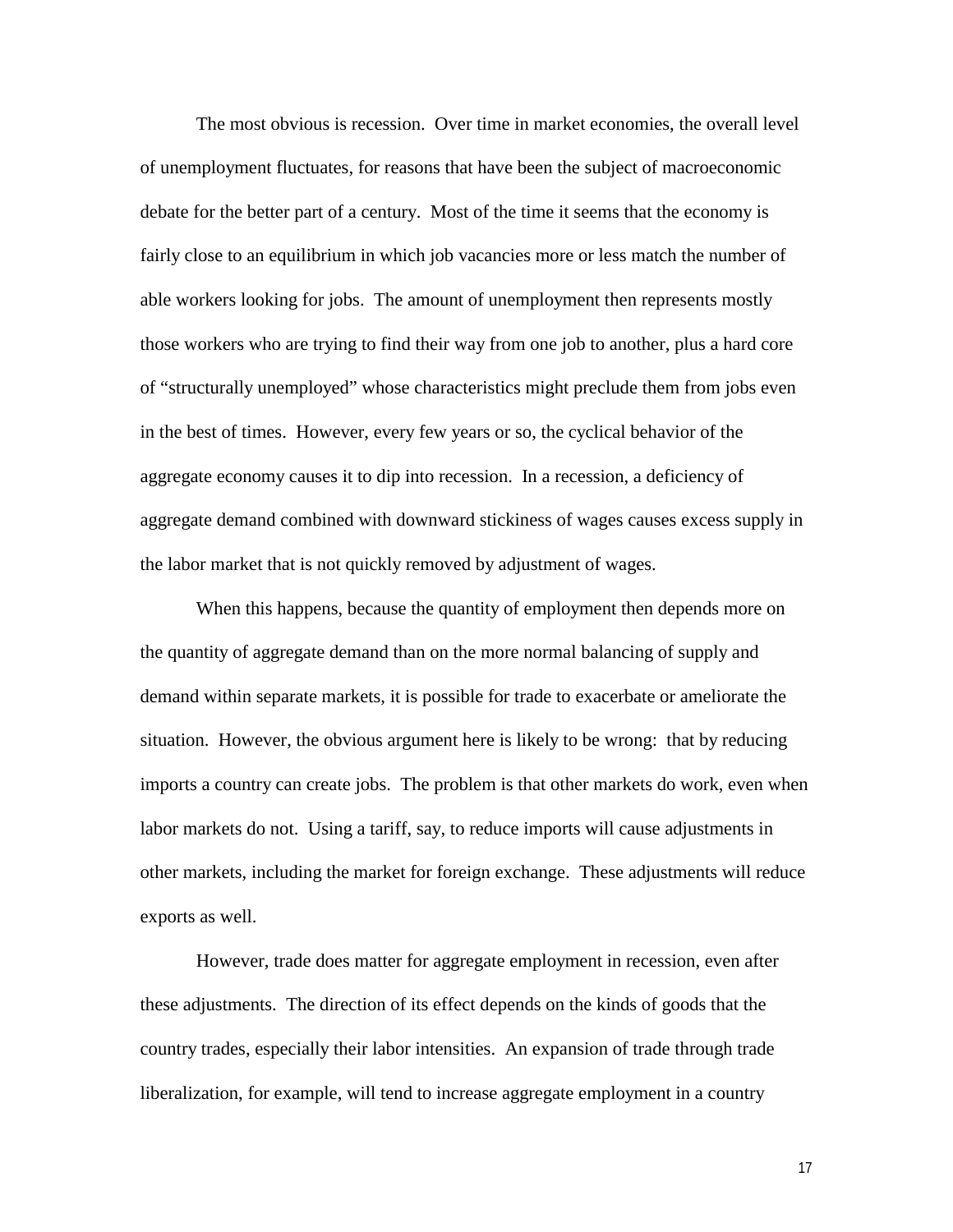whose exports are more labor-intensive than its imports, and will tend to reduce employment in countries with the opposite pattern of trade. For the United States, whose comparative advantage is in skilled-labor-intensive goods, this means that greater trade in a recession is likely to stimulate employment of skilled labor and reduce it for unskilled labor.

In an advanced market economy, most markets function fairly well most of the time, but labor markets in some countries are prone to rigidities that interfere with market clearance even when the economy is not in recession. In such cases, change that would have increased wages will show up instead as increased employment, while changes that would have reduced wages will instead reduce employment. Thus the effects on factor markets mentioned in Table 2 will still be present, but they may manifest themselves in the more severe form of changes in employment. The obvious examples here are some of the countries of continental Europe, where legal and institutional restrictions on labor markets that were intended to help workers have contributed instead to a steady rise in aggregate unemployment rates over the last twenty years. In these countries, the same forces of globalization that were mentioned above as contributing to the fall in wages of unskilled workers in the United States have increased unemployment among these workers even outside of recession.

In market economies we seldom see markets other than labor failing to clear in major ways, except in wartime when governments interfere with prices. Countries making the transition to market economies are much more familiar with the bottlenecks that arise when markets fail to clear, especially in their histories with central planning. For such economies, international trade, if it is permitted to occur, can have much greater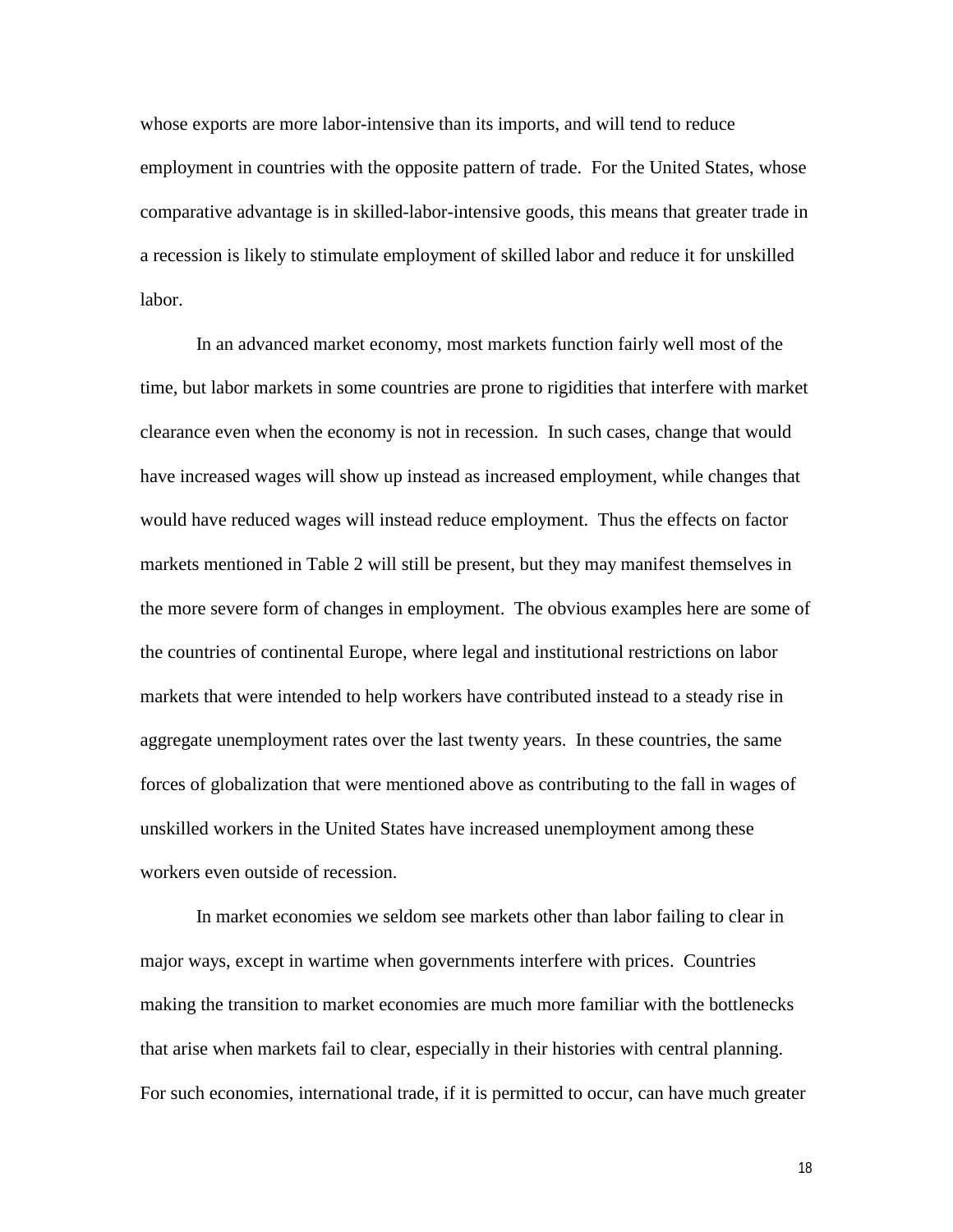and more distinctive effects than we are accustomed to seeing in the West. Most obviously, trade relieves shortages. The incentives to import when goods are rationed are much larger than the incentives that arise from simple comparative advantage, even though the response to shortages is an extreme form of the same phenomenon. Centrally planned economies have routinely had to combat smuggling much more vigorously than is needed in market economies, precisely because of the great benefits that imports could provide to those who managed to get smuggled goods into the country. Indeed, the central planners themselves often would relieve shortages by negotiating trade deals. The only additional cost that trade imposes in such situations is that it may undermine the profits being made by those who exploit market disequilibrium, such as profiteers and bride-taking bureaucrats.

### *Externalities*

I have already described the mechanism by which trade can have additional benefits and costs when there are externalities, and that mechanism can work on a wide variety of issues. Any time the actions of a producer or consumer, supplier or demander, has effects on others in the economy that are not internalized by the decision maker, then there exist such extra costs or benefits depending on whether increased trade expands or contracts the activity of that decision maker. Since trade always expands some supplies and demands while contracting others, one can expect a more or less balanced mix of extra costs and benefits in as many parts of the economy as there are externalities. I will discuss only a few of the most prominent.

**Pollution:** Pollution is the classic negative externality. Many industries pollute, some more than others. To the extent that pollution varies positively with output, as it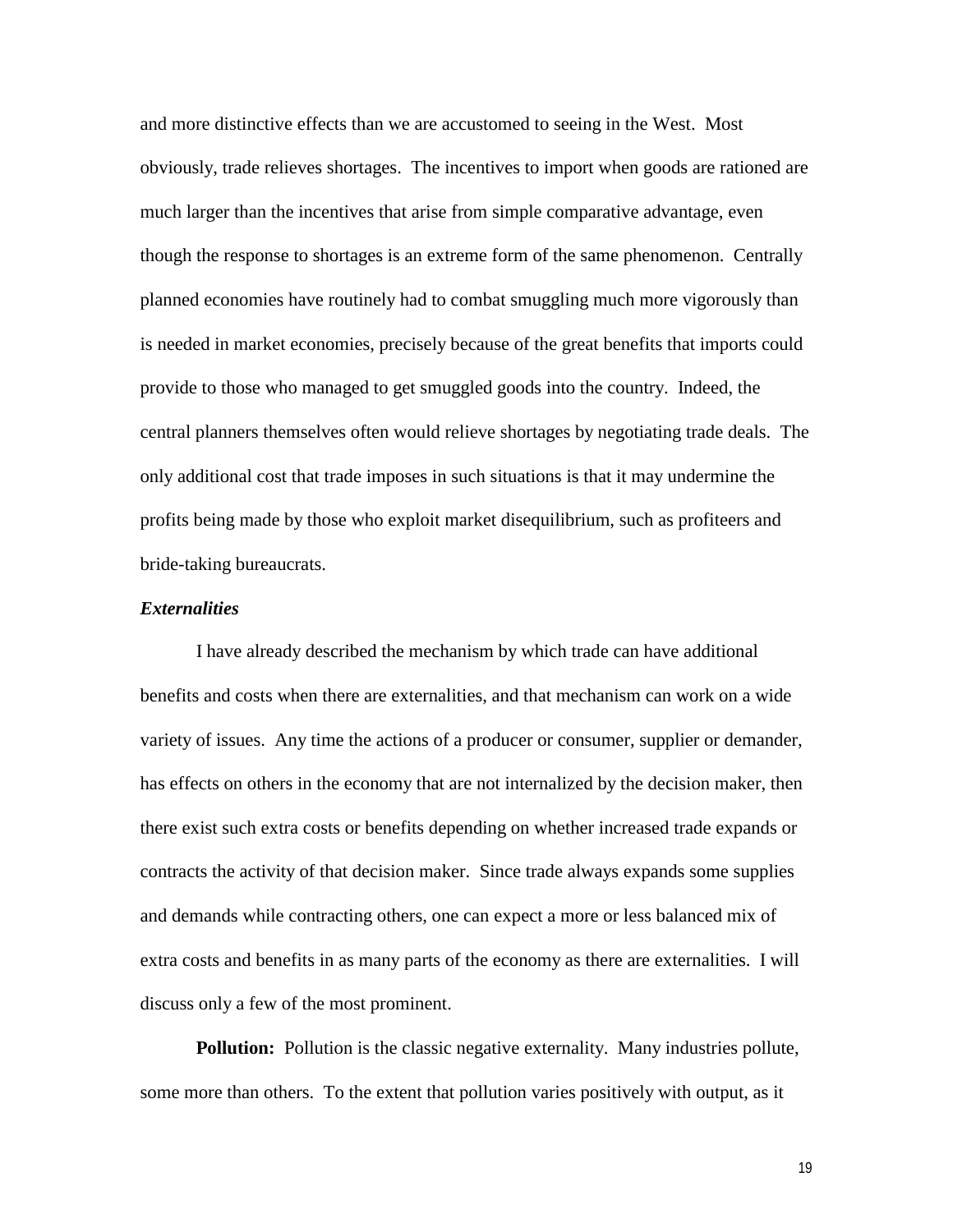usually does, then expanded trade will impose additional costs if the polluting industry exports, and it will provide additional benefits (domestically) if the polluting industry competes with imports. This all assumes that the polluters are insufficiently regulated that they are continuing to bear smaller costs than they inflict on society. Of course, in the case of a polluter who competes with imports, the producers themselves will not view trade as a benefit, and they may hasten to point out the environmental damage being done abroad, but both of these effects have already been covered above.

If polluters are optimally regulated, perhaps by paying a production tax equal to the marginal damage that they do to society, then the externality is no longer a distortion and trade causes no additional costs or benefits. If an exporter continues to export even in the presence of a correctly set environmental tax, then standard theory tells us that the benefits from that production exceed all of the costs. If an import-competing producer must reduce output in the presence of such a tax, then it follows that the benefits from its production did not exceed the costs. Naturally, in the latter case producers will disagree, and they will argue that trade has undermined them because their foreign competitors may not be subject to the same tax. But whether that is the case or not is irrelevant to the welfare of the import-competing producer's own country. If imports undercut domestic production in the presence of a correct pollution tax, then the cost of domestic production including its pollution is higher than the cost of imports and the country gains by importing. Domestic producers do lose, of course, but for the same reasons they always lose when imports expand.

Pollution also raises the question of whether trade may create "pollution havens" – countries or locations where pollution is tolerated and where polluting industries tend to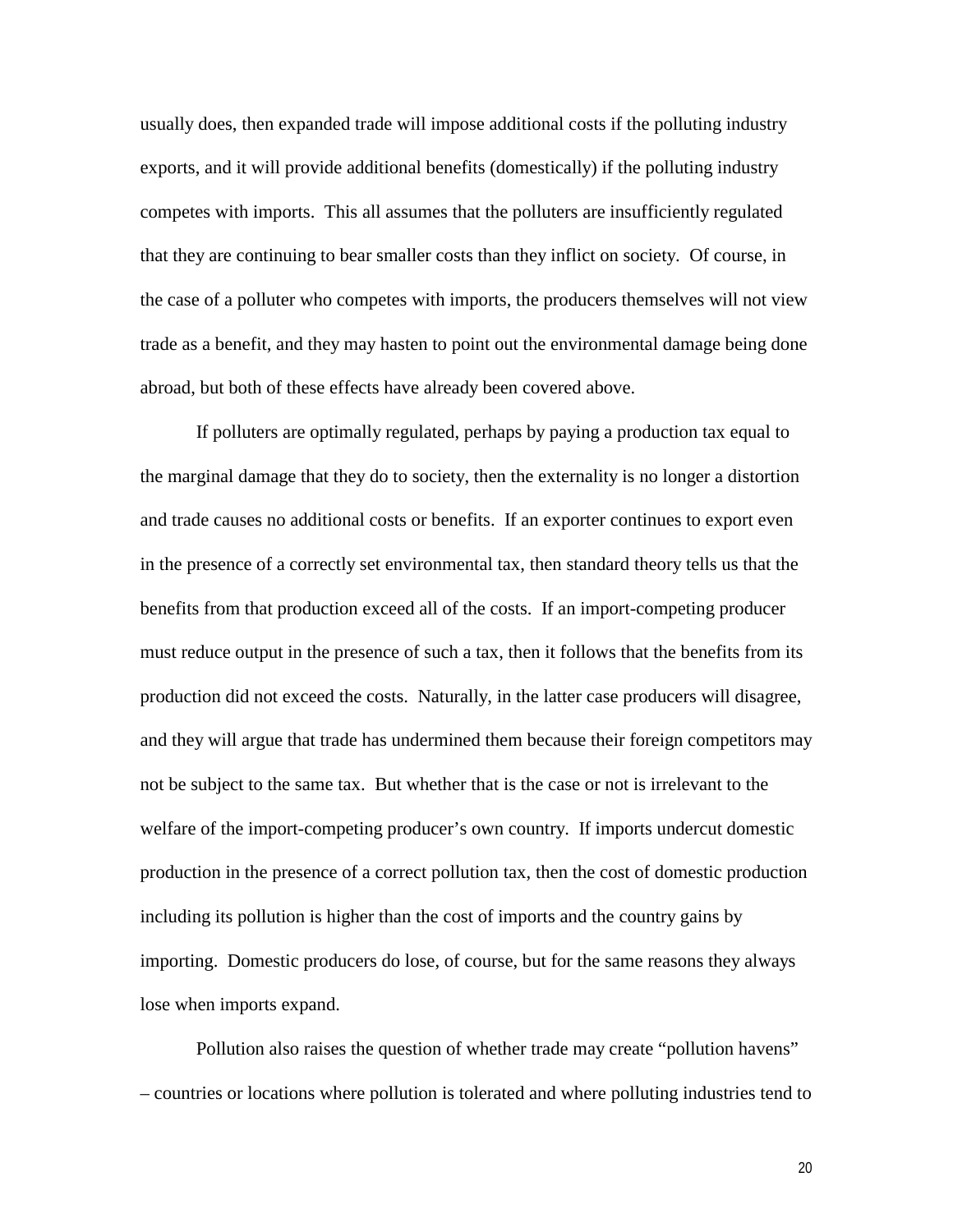congregate, at the expense of both their own populations and of producers in other countries where pollution is taxed or otherwise regulated. The answer is clearly yes, if environmental policies differ across locations. But this is not undesirable, so long as the policies reflect and cause producers to internalize the true costs of their actions. Suppose that a location has a low tax on pollution, either because its geography makes pollution less costly (high winds dissipate the smoke, for example) or because the local population is more willing than populations elsewhere to bear the costs of pollution in exchange for other things. Then that location has a comparative advantage in polluting activities, and that is exactly where these should be located.

If environmental policies differ across countries not because the true costs differ but because of differences in the effectiveness of governments, then the costs of creating pollution havens may exceed their benefits, and something should probably be done. But the right policy is to fix environmental policies, not to restrict trade.

**Spillovers:** The most commonly mentioned positive externality used as a reason for interfering with trade is the technology spillover. In many industries it is suggested – especially if doing so may gain them protection – that individual firms make other firms better off, either within the same industry or across industries. The source of this gain is usually thought to be technology. Over time, firms expand the knowledge of how to produce their product, both by research and development and by learning by doing. They are only imperfectly able to retain for themselves the benefits of these advances, which spill over to other firms as products are exchanged and as workers move among employers. Therefore once again, the social benefit from production is different from the private benefit, in this case higher. By the same reasoning as before, exports provide an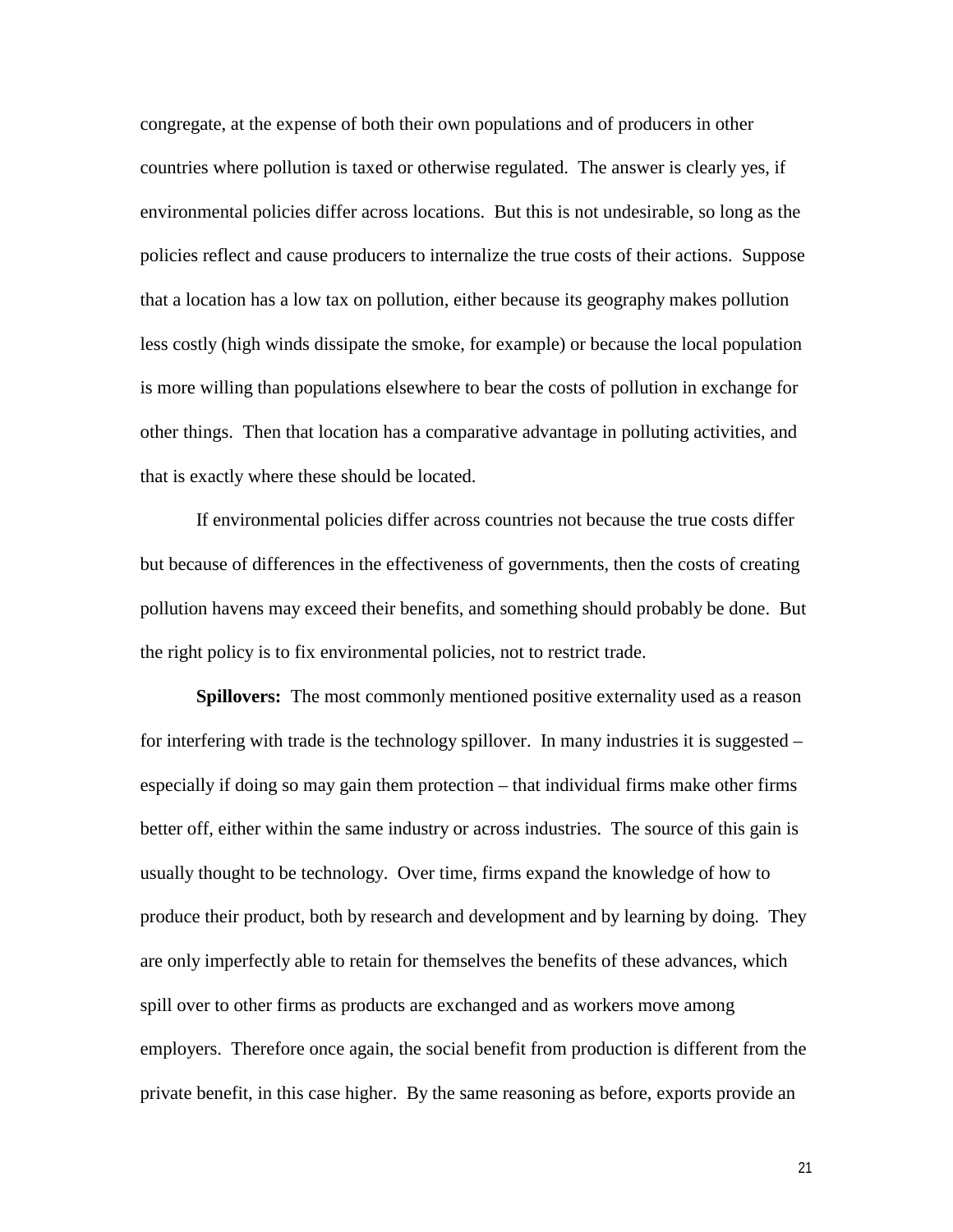additional benefit, by expanding domestic production and thus these spillovers, while imports impose an additional cost.

What distinguishes technology spillovers from other externalities like pollution, aside from their direction, is that they may not be subject to diminishing returns. The benefits from further curbing of pollution tend to decrease as the level pollution declines, and therefore the optimal policy choice, easily achieved with a tax, is to reduce production and thus pollution somewhat, but not necessarily to zero. Technology spillovers, in contrast, may become stronger, not weaker, as they accumulate. A single technological advance may not be worth much without other such advances to work with, so that costs fall faster and faster as the size of the industry generating these spillovers expands. Thus, spillovers may be associated with a form of increasing returns to scale.

If so, then several of the standard results from the theory of comparative advantage are overturned, or at least modified. Since costs fall rather than rise as output expands, whether a country has a comparative advantage in a sector may depend primarily on the size of the country and whether it got into the industry first. Furthermore, countries may actually lose from specialization if they happen to specialize in industries with decreasing returns rather than increasing returns. Together these results imply that a country may be better off interfering with trade in order to guide the evolution of its industries toward the sectors from which it will benefit the most. Use of "industrial policy" to pick winners in this way is another of the innovations of the New Trade Theory and its focus on Strategic Trade Policies.

The lessons that trade theorists have ultimately derived from this literature, however, are not that governments should be actively engaged in this kind of policy.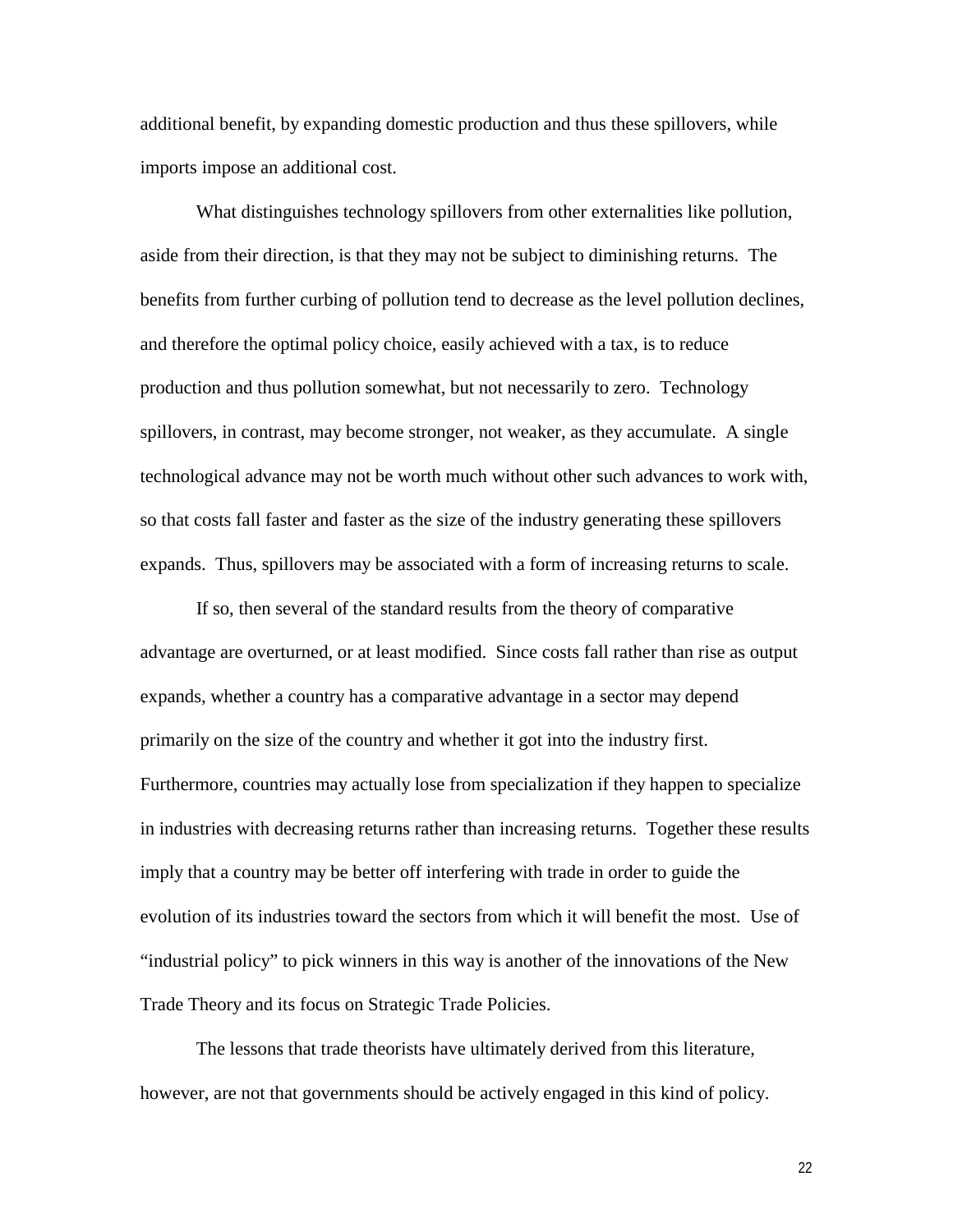There are many problems with such activist policies, including the chaos that ensues when many governments try to pursue them at once. But perhaps the most important reason to be skeptical is the information needed to identify correctly where these spillovers are and how big they are. By their nature, technological spillovers are not directly observable, even after they have occurred, and policies to take advantage of them need to be used before they happen, not after. Even specialists in an industry are therefore unlikely to know enough about its spillovers to guide policy, which in any case must depend on comparisons of the effects of spillovers across industries. Governments, who must make such policies, will be even less well informed, especially considering the incentives for industry sources to exaggerate their own cases. Most responsible trade economists have therefore come to eschew the advocacy of such policies, despite their theoretical appeal.

**Drugs:** The last two examples of externality mentioned in Table 3 are both drugs. On the one hand, there are "good drugs" – pharmaceuticals – the consumption of which provides positive externalities, and on the other there are "bad drugs" – addictive street drugs – consumption of which creates negative externalities. Unlike the previous two examples, neither has been a major source of argument for or against trade or trade policy, except trade in the drugs themselves. I include them in Table 3 primarily to illustrate that externalities arise on the consumption side of markets as well as the production side.

Regarding pharmaceuticals, the positive externality is clearest for any drug that prevents or cures a communicable disease, since those who use them not only improve their own health but also make the disease less likely for others. Society therefore has an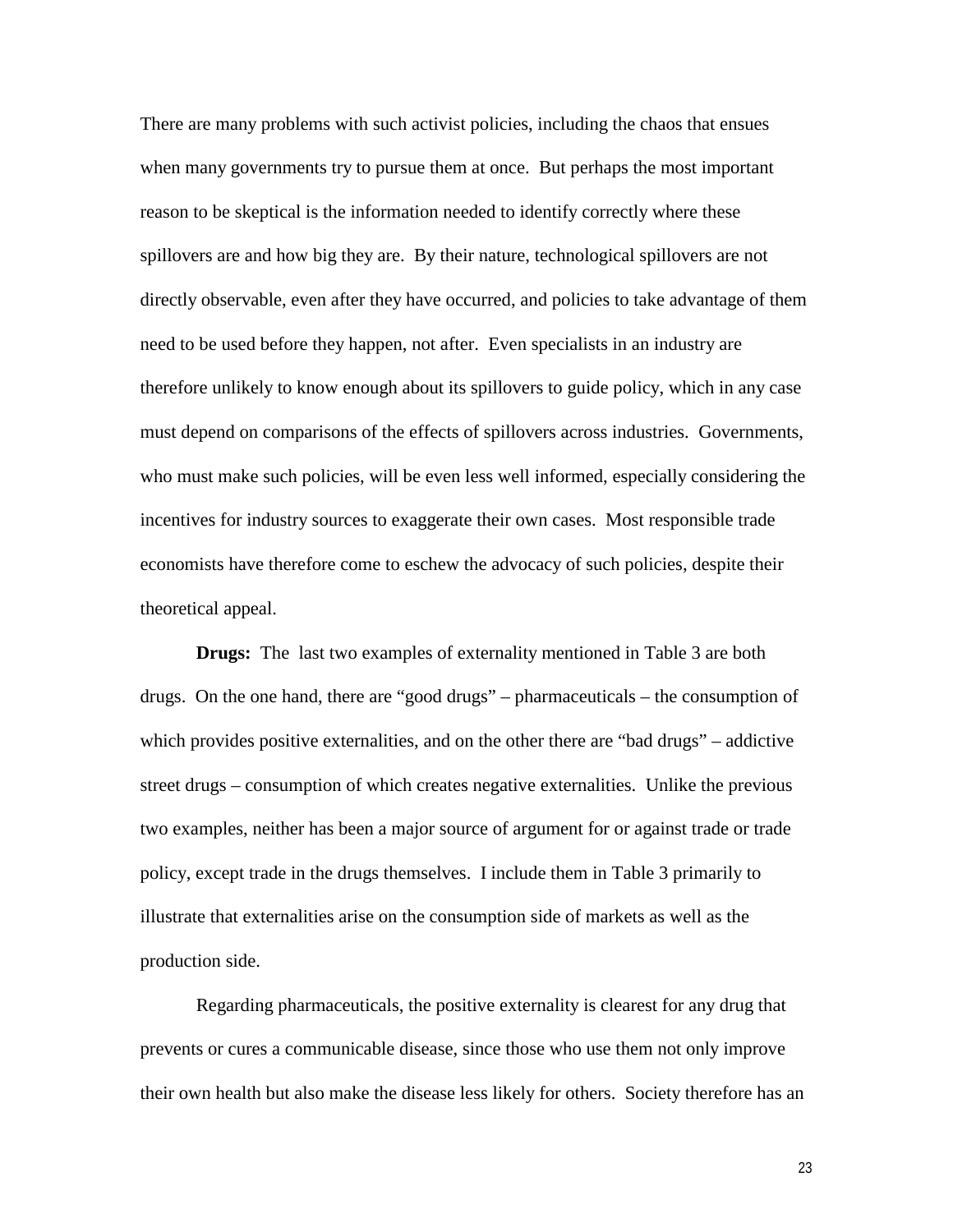interest in promoting the consumption of such drugs when they are needed. Lowering their price by permitting imports contributes to this cause.

Of course, trade may also increase the domestic price of a good, as it does when it is exported. For most pharmaceuticals it is likely that the marginal costs are constant, so that this will not happen except temporarily. Therefore the example I refer to in Table 3 is a much more special one. As I understand it (and my recollection is very dim here), there is a tree in India whose bark has been the source of a traditional medical remedy for centuries. Recently, a large western pharmaceutical company managed to synthesize this drug and market it worldwide. The difficulty for Indian consumers is that the company claimed the rights for not only the synthesized version of the drug, but also the natural one, and of course it sold it for a much higher price than the cost to poor Indians of getting it directly from the tree. To attribute this unfortunate situation to trade is perhaps stretching things, but without trade it is doubtful that this would have happened.

On the other side of the spectrum are street drugs. Here the cost of trade is so obvious that imports of them are routinely banned. The externality cost of the drugs includes the crime and other damage inflicted on society by addicts (although arguably some of this wouldn't occur if they were not banned). This is accompanied by other costs that, while not exactly externalities, are also distortions, such as danger to underage consumers and the drugs' interference with rational choice. These costs rise with the consumption of the drugs, not their production, and this consumption is expanded hugely by international trade, at least in the cases of drugs that cannot be produced domestically.

I have left blank the "benefits" box in Table 3 next to bad drugs. Paul Courant has suggested that I include here the benefit that a drug-exporting country enjoys when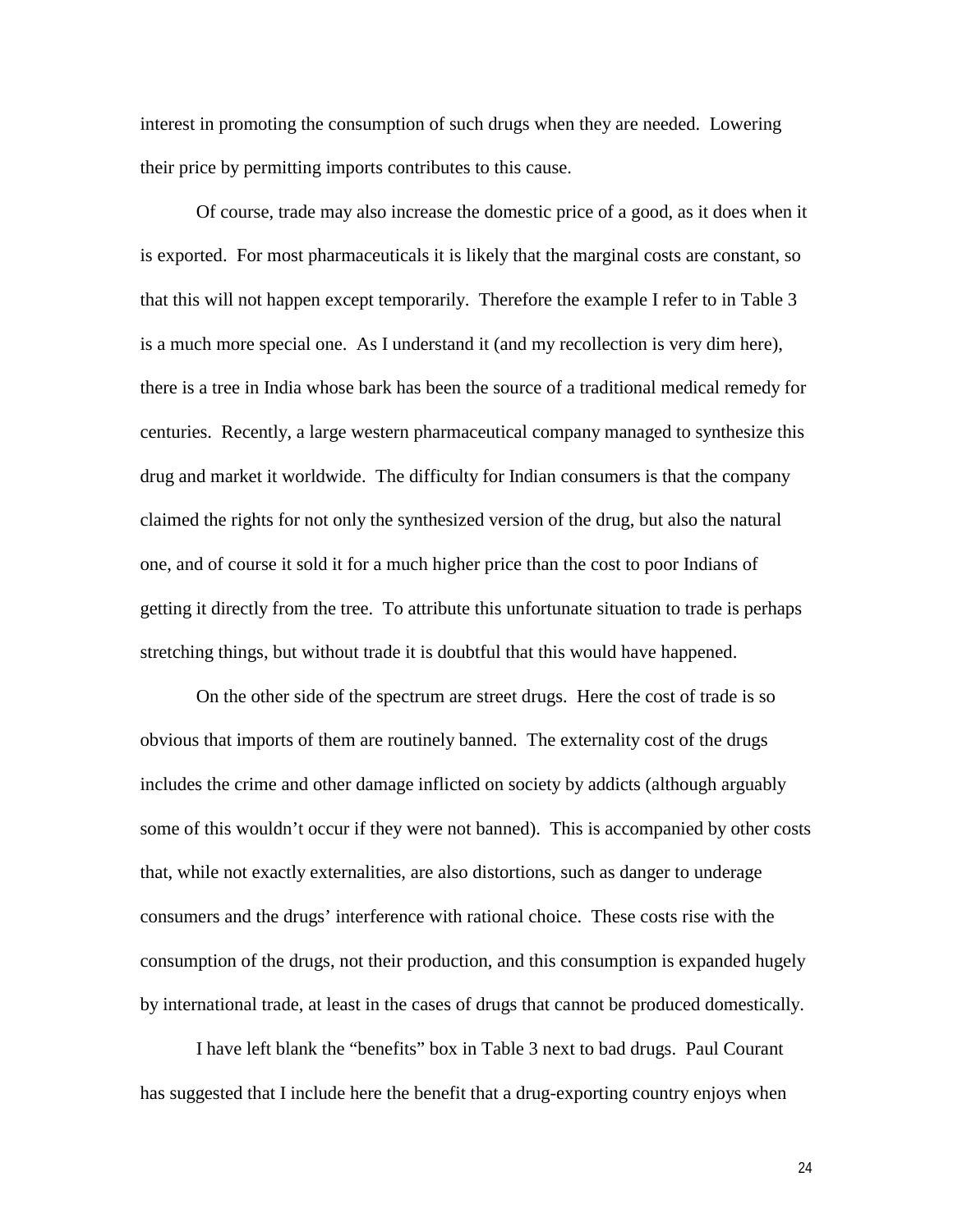trade raises the prices of such drugs to its own consumers and thus discourages addiction. I could also include here the profits of the drug lords themselves, I suppose. I leave the cell blank, however, because even though I am pretty sure that I favor legalizing many such drugs for a long list of reasons that need not appear here, that list does not include favoring drug use itself. I am reluctant therefore to seem to be saying anything good about it.

#### *Government Intervention*

Most of what the government does distorts markets, almost by definition. In many cases, one would hope, the distortions introduced by government policy are intelligently designed to offset other distortions that would exist without it, and thus move the economy to greater welfare. The pollution tax mentioned above is such a case, for example. But governments are not always intelligent, at least by standards of economists, and they interfere in markets in a great many ways that we believe make things worse, not better. Furthermore, even if governments made no such errors of policy, the need for revenue to finance appropriate government activities would require them to tax something, and even economists have not succeeded in showing how that can be done without introducing distortions.

Like any other distortions, then, those created by government can be made worse or better by international trade, just depending on the nature of the distortion and the direction of the trade. The two examples mentioned in Table 3 – one a benefit and one a cost – are just two of the more egregious.

My colleague, Wolf Stolper, is fond of expressing his opinion of smuggling, which he acquired from many years of observing and advising the governments of several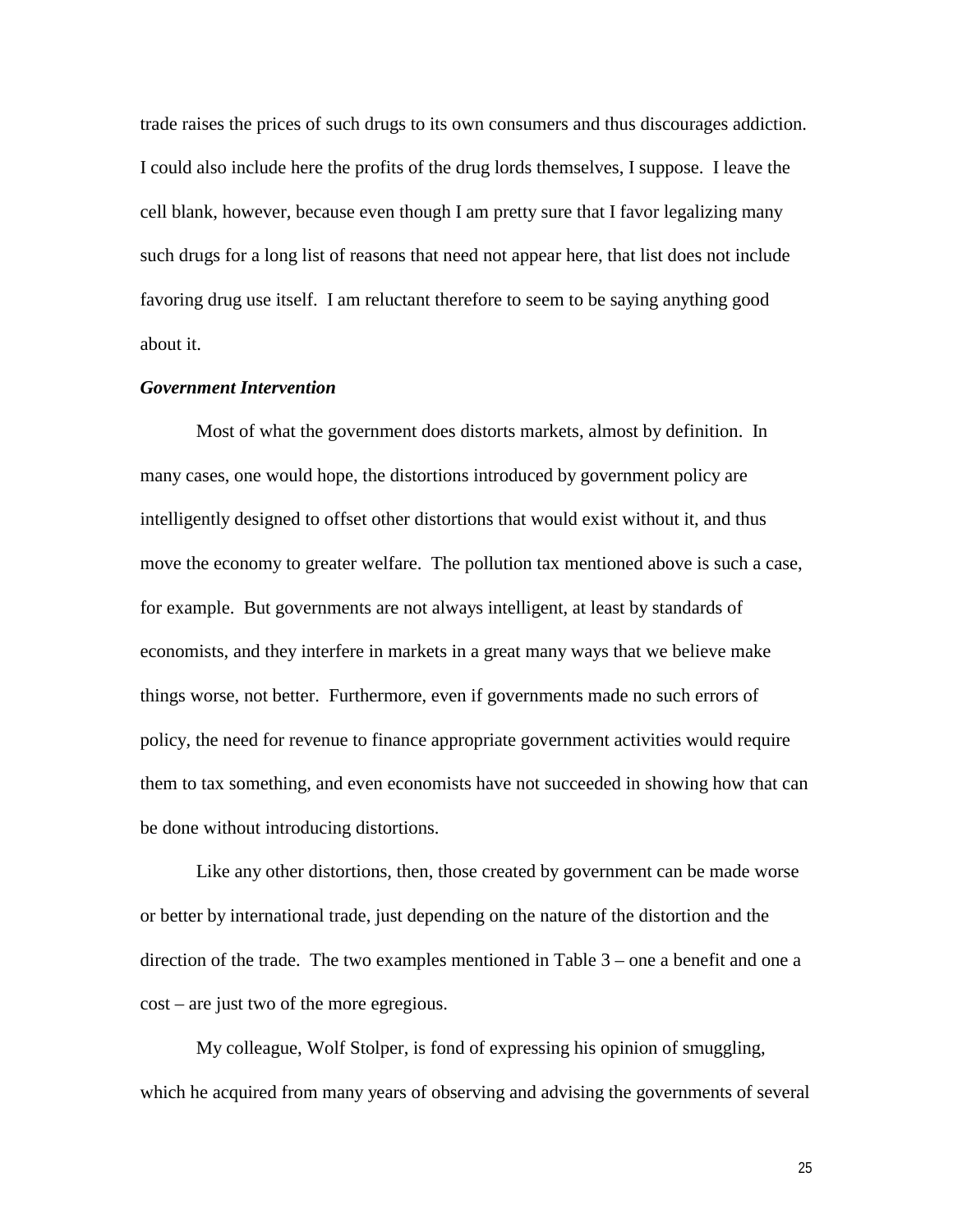African countries. Many trade economists see smuggling as beneficial, since it is a response to trade barriers that we do not approve of and is therefore just free trade in action. But Wolf takes this view much further. He sees smuggling as the salvation of many African economies, which are so distorted by bad policies that they could not function at all if it were not for smuggling. In his view, then, trade in the form of smuggling (of course, he would prefer even more that it be legal) is the only thing that keeps millions of people alive.

But trade need not make distortions better; it can make them worse. A good example is the common agricultural policy of the European Union. This policy, which does many things, subsidizes agricultural production of a number of products, such as wheat and butter. Were it not for trade, this policy would be bad enough, keeping resources in sectors where they are not productive. But with trade, many of these subsidies are large enough to permit exports of goods for which the EU has a comparative disadvantage. The result is that EU financial resources are used to subsidize production that does not even go to EU consumers, and the budgetary cost of this policy has grown ever larger over time. The one bright side of this picture is that these budgetary costs have finally gotten the attention of EU policy-makers in ways that other economic costs had not, and the EU is now revising the policies. So even here, one could perhaps argue that trade has been beneficial, by making things bad enough that they had to be fixed.

This brings me to the bottom of Table 3, where once again I try to balance the benefits and costs that have been identified. Theory no longer tells us that the benefits of trade must outweigh the costs. Instead, the presence of distortions raises the possibility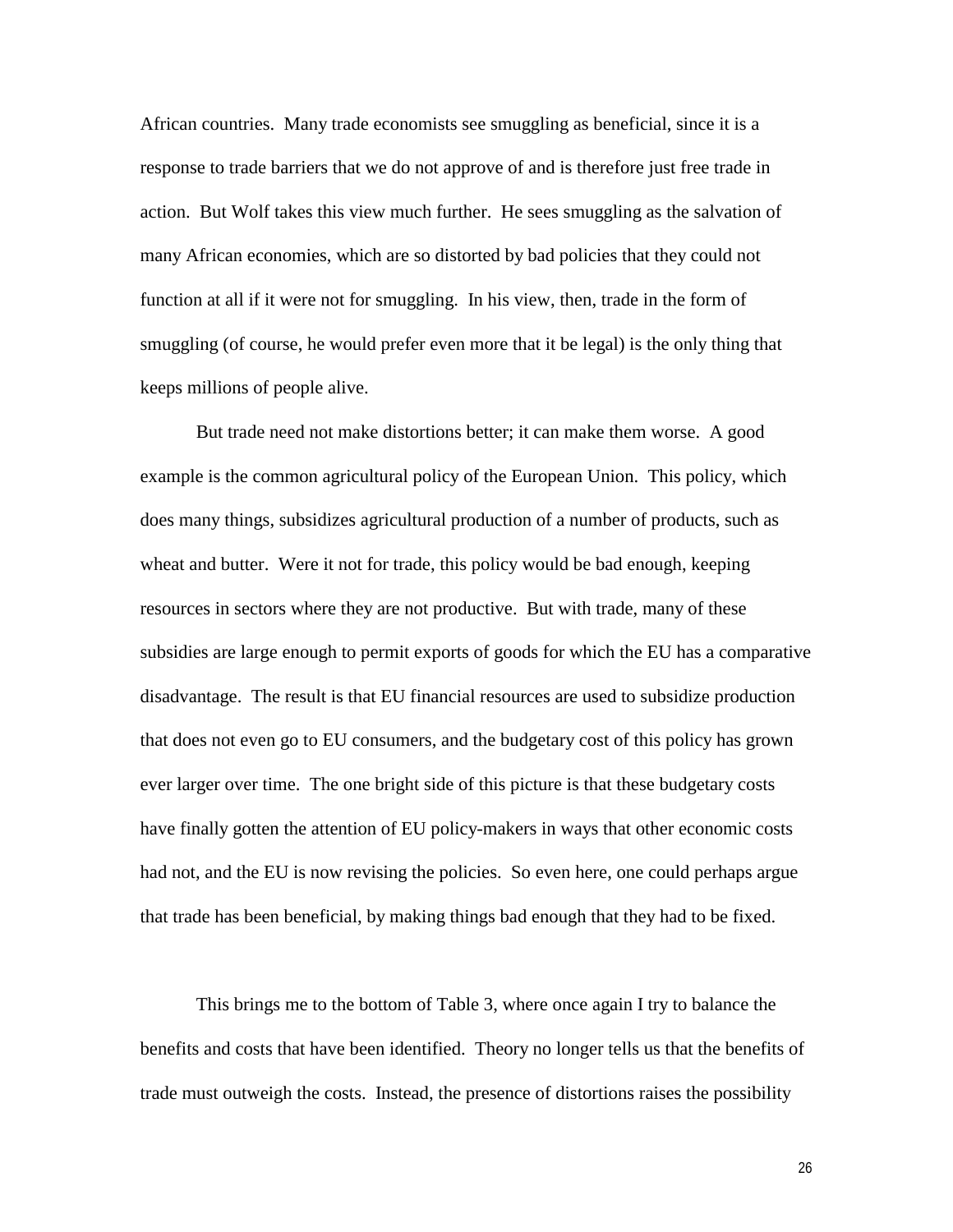that liberalized trade will create greater costs than benefits, and therefore that optimal policies would restrict it.

However, there are two arguments that can still be made in favor of trade. First, as I have noted repeatedly, the presence of a distortion by itself is as likely to cause an additional benefit from trade as an additional cost. Therefore, if both trade and the distortions arise at random, so that there is no particular correlation between how we would like things to change and how trade will make them change, then we might expect the additional effects of trade to be a wash. This whole discussion of distortions will then not matter, and we will be left only with the more basic effects of trade on undistorted markets that we argued above to be, on net, beneficial.

A stronger argument can also be made. Perhaps the most profound insight about trade, since the law of comparative advantage itself, has been the recognition that trade policies in the presence of distortions are a most second best. That is, as Jagdish Bhagwati and others noted, distortions may indeed create situations in which restricting trade could be beneficial. But Bhagwati also showed that in all such cases there exists at least one better policy than restricting trade, a policy that would offset the distortion more directly and avoid some of the costs of restricting trade. In the case of pollution discussed above, for example, without a pollution tax a trade restriction (in this case of exports) may be beneficial, since it will reduce production and therefore pollution. However, an appropriate tax on pollution itself, or even just on production, will achieve the same or greater benefits in reducing pollution without distorting the choices of demanders in the same market, and it therefore must be a better policy.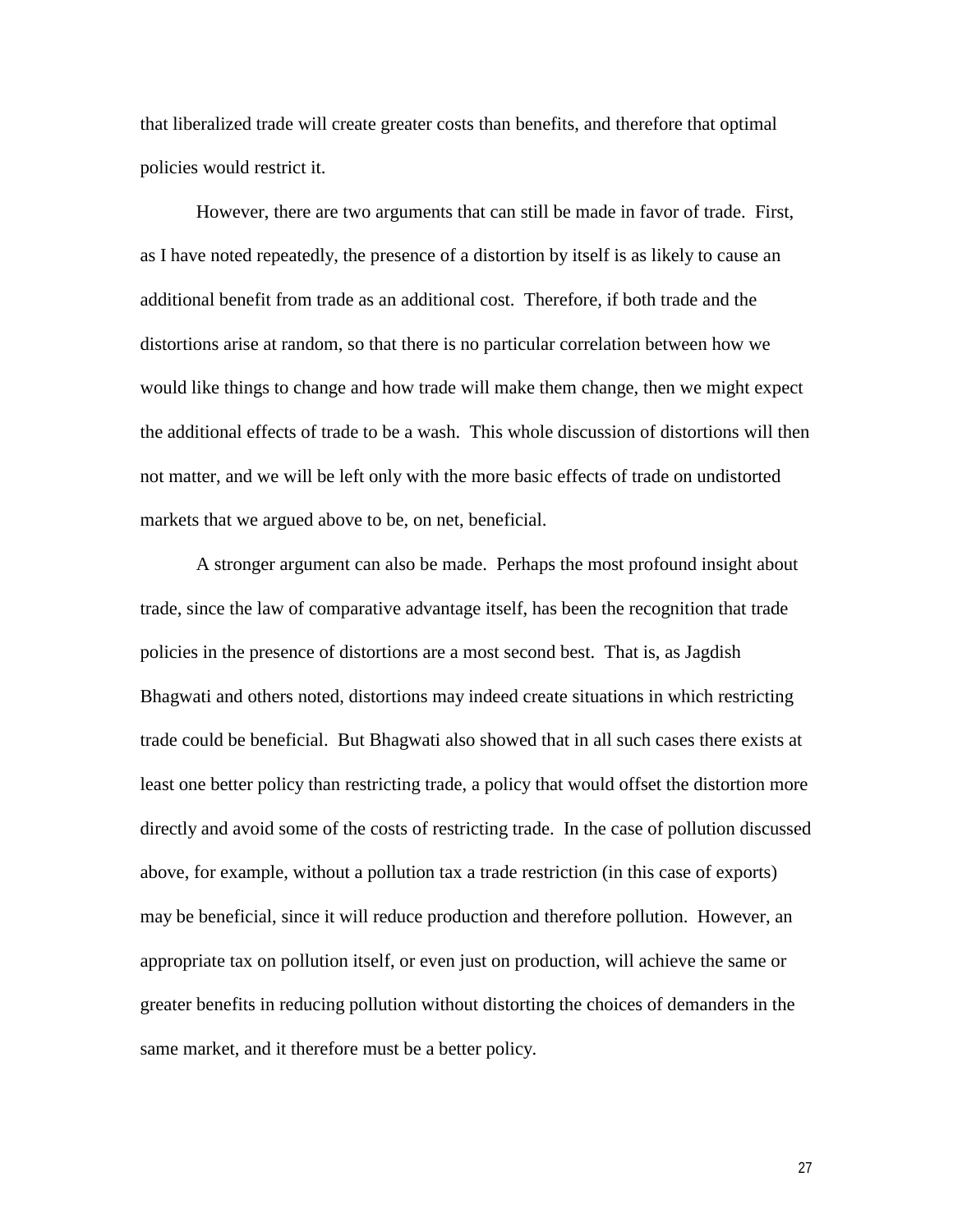It follows from this literature on the second best, then, that in the presence of firstbest policies for dealing with all distortions, more liberal trade must be beneficial. This is what is meant by the phrase in parentheses in the bottom line of Table 3.

#### **V. Other Effects of Trade**

I have covered a lot of ground so far, but I have talked almost exclusively about effects of trade and of following comparative advantage with which our theories of trade are wellequipped to deal. I have, in effect, let trade theory set the agenda, and it is therefore perhaps not surprising that trade has come out looking fairly good. In Table 4, therefore, I touch on a list of other effects of trade that may have been missed or not adequately dealt with in the preceding discussion. I have tried, here, to let my list be largely motivated by the valid concerns of the opponents of trade.

#### *Environmental Concerns*

I begin, again, with the environment. Environmental activists have been among those most vociferously opposed to recent episodes of trade liberalization, most notably the North American Free Trade Agreement (NAFTA). However, the environmental community has actually been divided on trade issues, some important environmental groups favoring expanded trade and others opposed. That is surely appropriate, given again that there are both benefits and costs.

I have already mentioned one of the greatest environmental benefits that trade can provide, by permitting environmentally unfriendly activities to concentrate where they do the least harm. This pollution haven phenomenon, which I take to be desirable, is listed first in Table 4. Alongside it, however, is another kind of environmental problem that is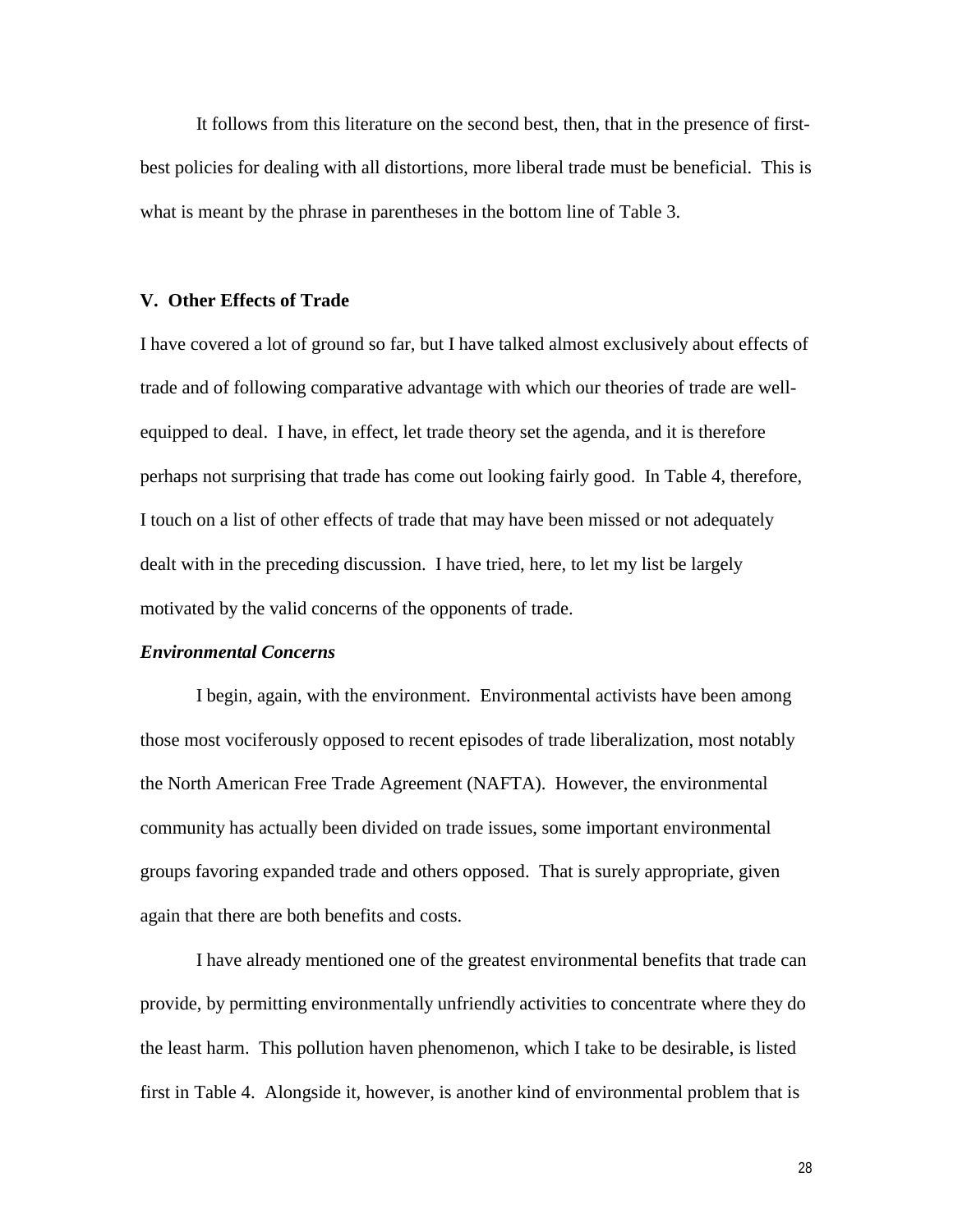surely made worse by trade: the destruction of endangered species and habitats. Without trade there would be little market for elephant tusks and rhinoceros horn in the countries where these animals are indigenous, nor would there be much demand for furniture made with tropical hardwoods within the countries where there are rain forests. In both cases one can argue that the problem is the lack or ineffectiveness of direct regulations, but given the international nature of the problems, it may not be unreasonable to regard trade as a major contributing cause.

I also mention a second benefit not raised here before: that trade raises national incomes and therefore allows countries to afford a better environment. There is ample evidence, confirmed by casual observation, that even though rich countries produce far more than poor countries, engaging therefore in activities that potentially harm the environment, they are also willing and able to spend much more on correcting environmental damage and on producing in ways that do less damage in the first place. As a result, rich countries tend to be cleaner than poor countries in spite of all their production.

The reason is simply that a clean environment is a "superior" good – one that people are willing to spend a larger part of their incomes on as their incomes rise. Indeed, it is well documented that as per capita incomes rise, various measures of environmental degradation first get worse, then get better. Therefore, to the extent that poor countries are anywhere near or above that turning point, the best thing we might do for the world environment is to raise the incomes of the poor countries. But that is the whole point of trading and following comparative advantage: it allows countries to get the highest incomes possible from their limited resources. There is also abundant evidence that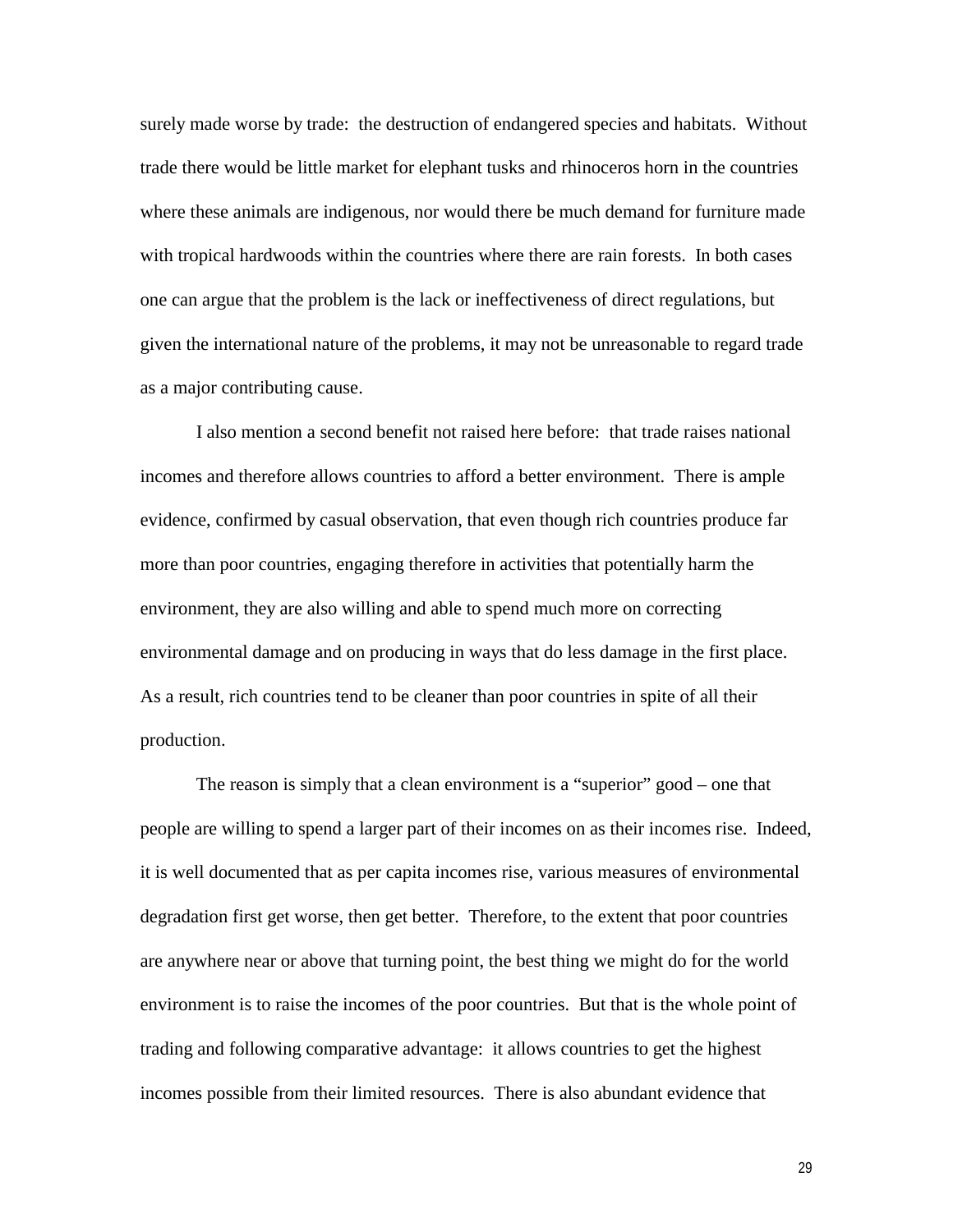countries are better able to expand those resources – growing through capital accumulation, education, and adoption of technology – if they also engage in trade. Therefore many would argue that free trade is the best tool we have for improving the environment.

Not all would agree, however. Environmental protection is costly not only to consumers, who may opt for more as their incomes rise, but also to producers, who must pay for it out of revenues and profits. When protected from competition with imports, firms may be willing to bear such costs, either voluntarily or imposed by government regulation, simply passing them along to their customers. But when competing with imports or for international markets, reducing those costs will seem more critical to their survival, and they will incur them less willingly and resist regulations that impose them. Thus, it is argued, international trade will create a "race to the bottom" in terms of environmental regulations. This concern is valid, although the response to that concern, in my opinion, should be for countries to expand cooperation into the setting environmental policies, rather than to withdraw from the cooperation that they have already achieved in liberalizing trade through the World Trade Organization.

#### *Culture*

National culture is an intangible value that many countries view as worth preserving and as important far beyond what can be quantified economically. It is also not uncommon for countries to view international trade as a threat to their cultures, as it causes homogenization of what people consume. The United States is one of the few countries that does not seem to share this concern, perhaps because it does not recognize itself as having a distinctive culture, or perhaps because it is American culture that seems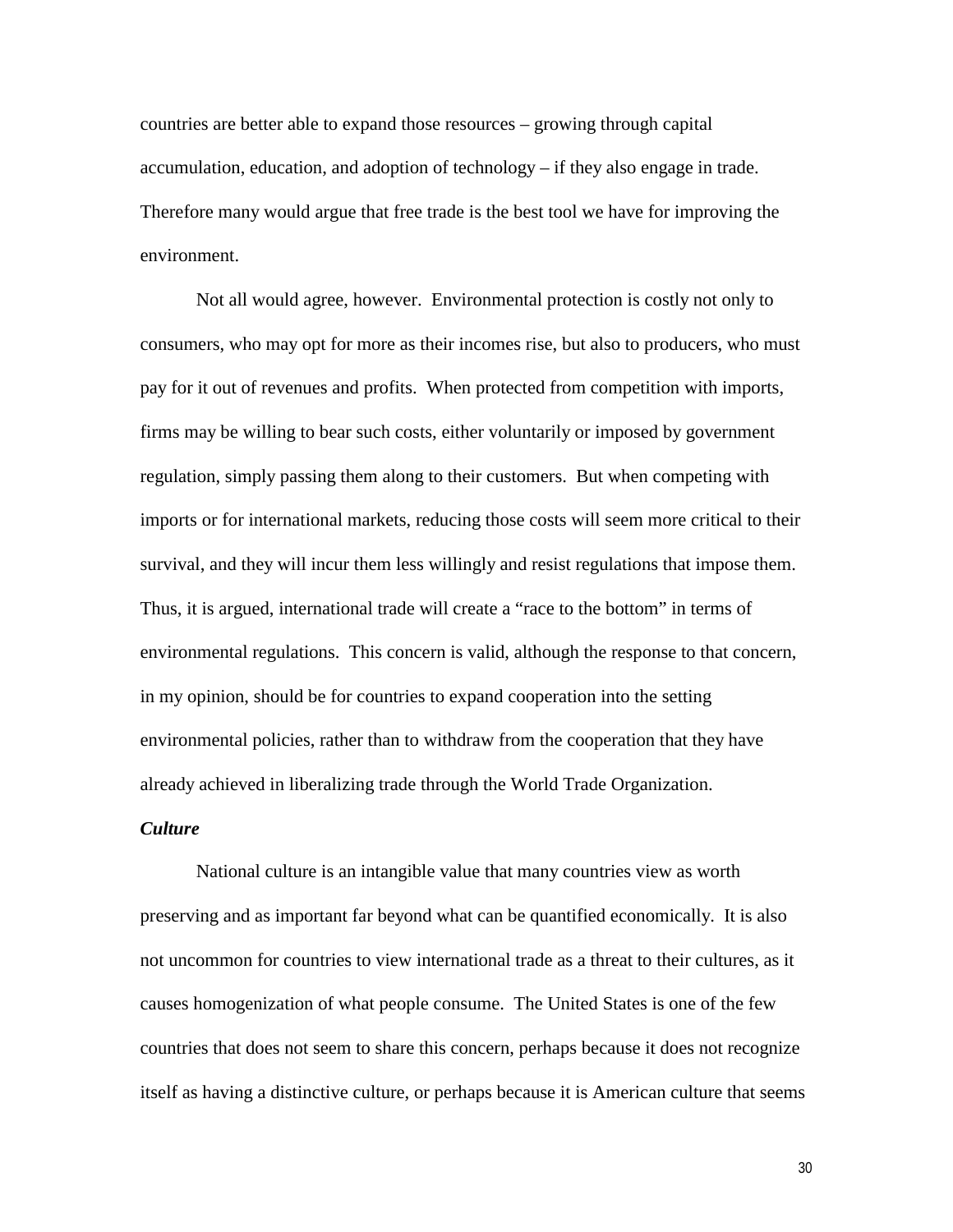to be taking over the world. Certainly our success in exporting American goods has contributed to a pervasive influence of American styles of dress, food, and entertainment on life styles of people in other countries. It is that influence that many other countries resist through government pronouncements and policies, although it seems clear that the people they purport to represent must not fully share that concern or it would not be an issue. In any case, I list as a possible cost of trade in Table 4 that it may undermine national identity. Note however that this effect my be due to trade, but it is not a result of following comparative advantage. It is not the fact that countries produce different goods, but rather that they may consume the same goods, that is the issue here.

I would also argue that even the concern for culture permits of an alternative interpretation of trade whereby it adds a benefit, rather than a cost. To me, national cultures derive part of their value from being shared, not confined only to the nations that originate them. The diversity of cultural influences that the shrinking globe permits any one of us to partake of is one of the wonders of modern life. This diversity is best appreciated by travel, and that in turn is a byproduct of international trade in services. But most people cannot travel much, even at today's historically low costs. For them, trade in goods also permits the enjoyment of many of the fruits of diverse cultures, in a way that once would have been impossible. It is true that the entire world now eats at McDonald's. But it is also true that Americans now live on pizza, tacos, and Chinese food, and that we partake occasionally of the cuisines of many other parts of the world as well. International trade may indeed have caused some mixing of national cultures, but the mixing has been far from complete and we have gained a diversity that I, at least, regard as valuable.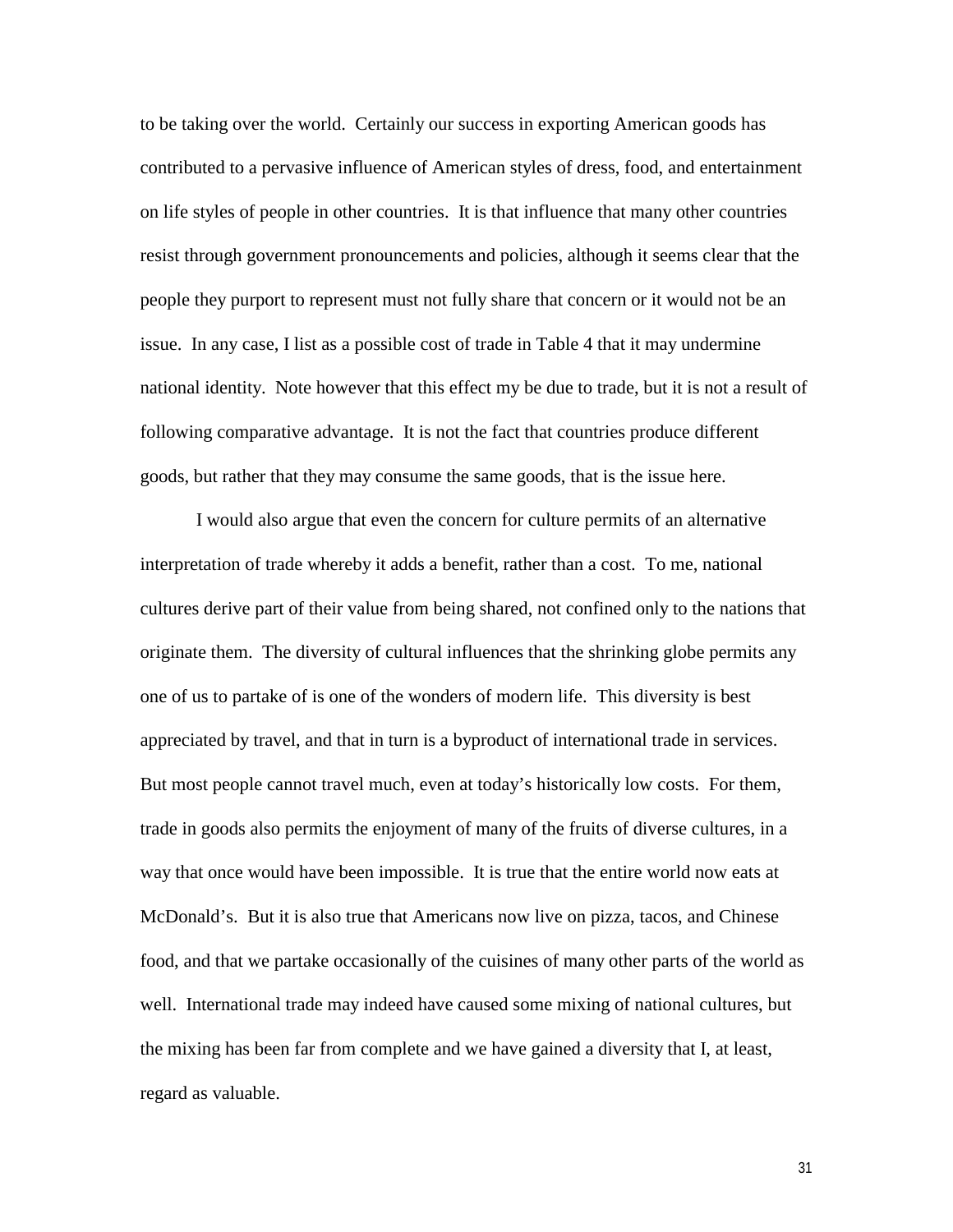#### *Technology*

There are many ways that technologies interact with trade, not least of which is that international differences in technology provide the basis for much trade. But this is just comparative advantage in action again, and need not concern us here. The additional concerns that technology raises for trade involve the transmission of technologies from those who have them to those who do not.

On the plus side is simply the important role that trade plays in helping new technologies to be diffused around the world to where they can be used most efficiently. New products and processes may initially provide the basis for exporting from the countries where they were discovered, but soon it often becomes more cost-effective to move production of new products or the use of new processes to other locations where costs are lower. In the course of making this transition, it is not only goods that are exchanged, but also the know-how for making them. Whether new technologies are licensed to foreign producers or kept within foreign affiliates of the original owner, the effect is to spread the knowledge of new technologies around the world and ultimately to make everyone better off.

On the minus side, on the other hand, sometimes this process occurs too soon and without proper compensation to the owners of the intellectual property that embodies a new technology. Trade makes it possible for imitators and counterfeiters in countries where intellectual property protection is weak to exploit new technologies without paying for them, and this sort of piracy is surely one of the negative effects of trade. A challenge for the modern international trading system has been to devise rules to permit technology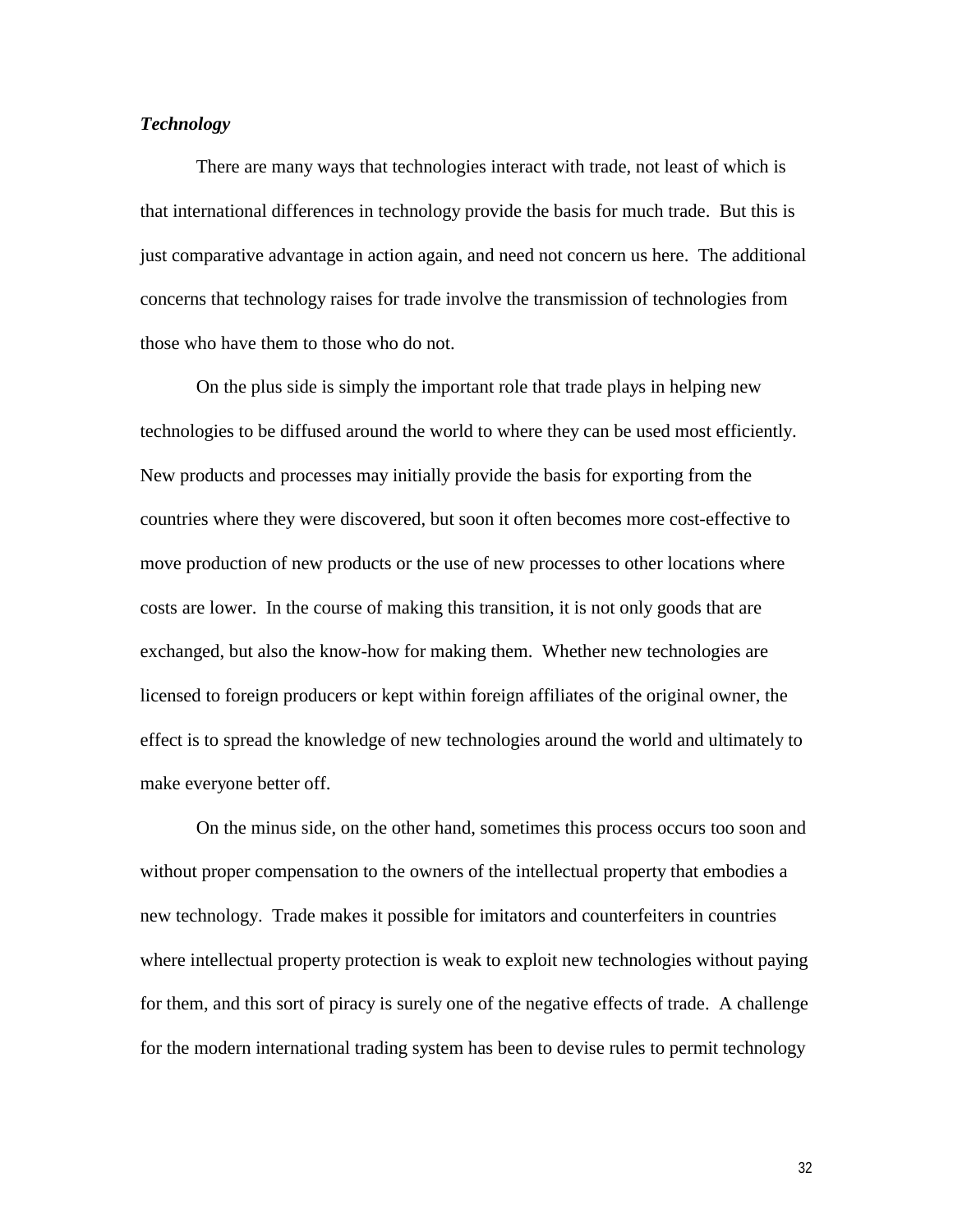transfer to take place in an orderly fashion, rules that will promote the spread of new technologies without undermining the returns to developing them.

#### *Child Labor*

A prominent concern in recent years has been that some poor countries use child labor to produce for export. This violates international agreements on labor rights, and it also causes chagrin among competing producers in developed countries who view the competition from such low wage labor as unfair. The argument is that child labor is being exploited in a way that violates human rights, and therefore that it should be stopped.

It is undeniable that trade does contribute to the employment of child labor. Without export markets, nobody would employ children to assemble shoes or stitch carpets. Whether this is a cost or a benefit of trade, however, is unclear and depends both on the particular situation and on the alternatives that are available.

I gather that in some countries small children are more or less sold into slavery and then kept by their employers in squalid conditions that barely keep them alive for the few years that they are productive before they die or become crippled or deformed from the rigors of the work. Such cases, where they occur, must be condemned and stopped, as must any trade that arises from them.

But in many other cases, I believe, conditions are not nearly this dire, and the children despite their tiny wages are better off than they would be without these jobs. Even here I can see the case for trying to improve the lot of these child workers by getting them out of the factory and into schools where they will be able to acquire skills to lift them out of poverty in the future. But merely halting the trade that depends upon this child labor will not accomplish this at all, and will only make the lives of these children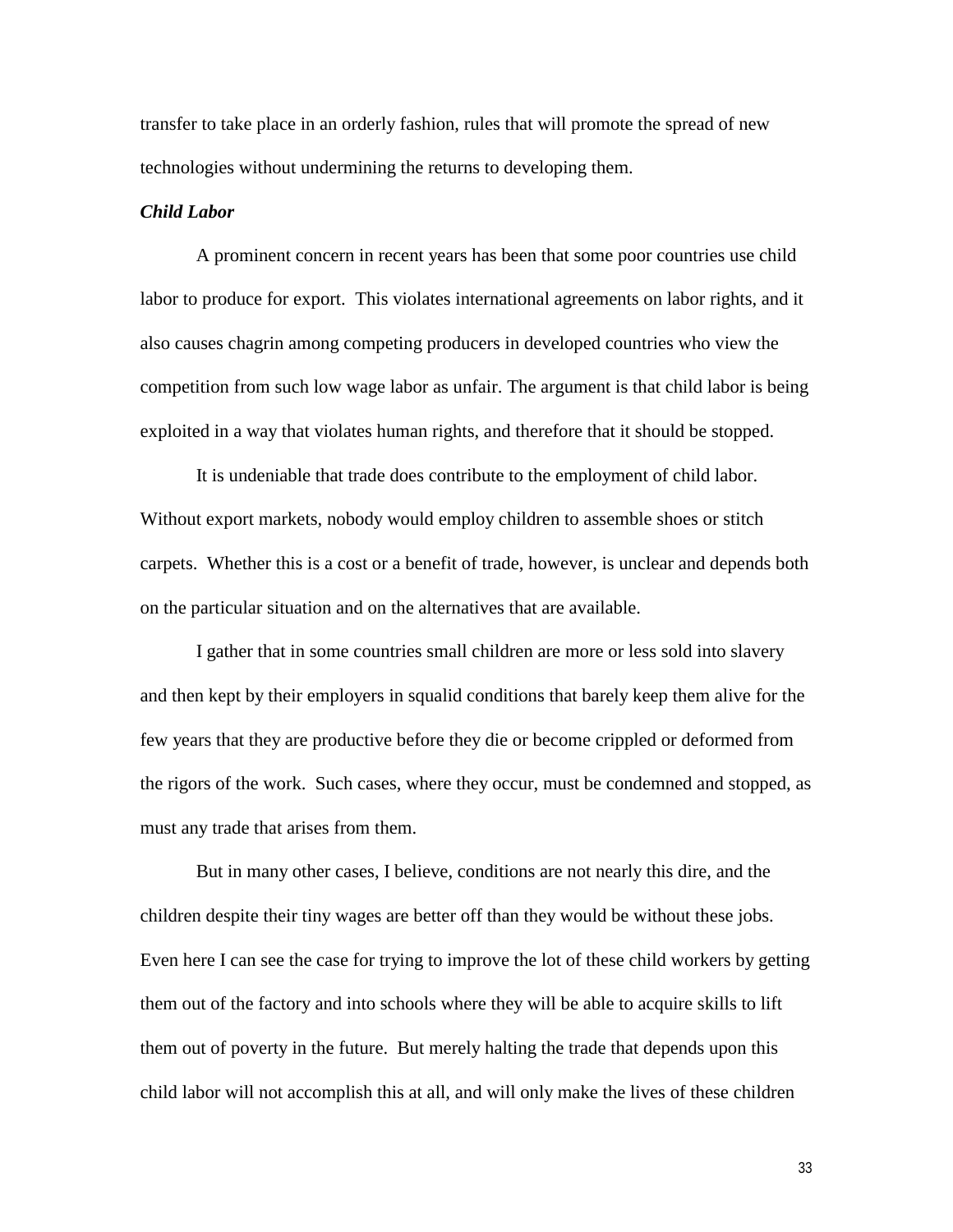worse. When I hear people object to the employment of child labor and condemn the trade that makes it possible without suggesting how the children themselves might be made better off, I wonder about their motives and suspect that their true concern lies with protecting much higher-paid workers in the U.S.

#### *Migration*

It is ironic that a country founded on immigration now finds immigration to be a social problem. The high wages in the United States compared to other countries in the South provide a strong incentive for workers to cross our borders, and when many succeed in doing so illegally, it causes social tensions and antipathy among ethnic groups that have immigrated at different times. This problem is not primarily one of trade, but international does play a role in at least two ways.

First, international trade has some tendency to draw wages in different countries closer together. This narrowing of the cross-border wage gap reduced the incentive for migration across the border, and it may therefore ultimately reduce illegal immigration. Indeed, this was one of the goals of the NAFTA, which was expected to provide jobs and raise wages in Mexico sufficiently to draw Mexican workers away from the border and reduce their incentive to try to cross it.

On the other hand, trade across a border can involve such an increase in crossborder activity that enforcement of restrictions on migration can become more difficult. Therefore, at least until increased trade succeeds in reducing wage differentials, one might expect an increase in trade to increase cross-border migration.

#### *Multinational Enterprises*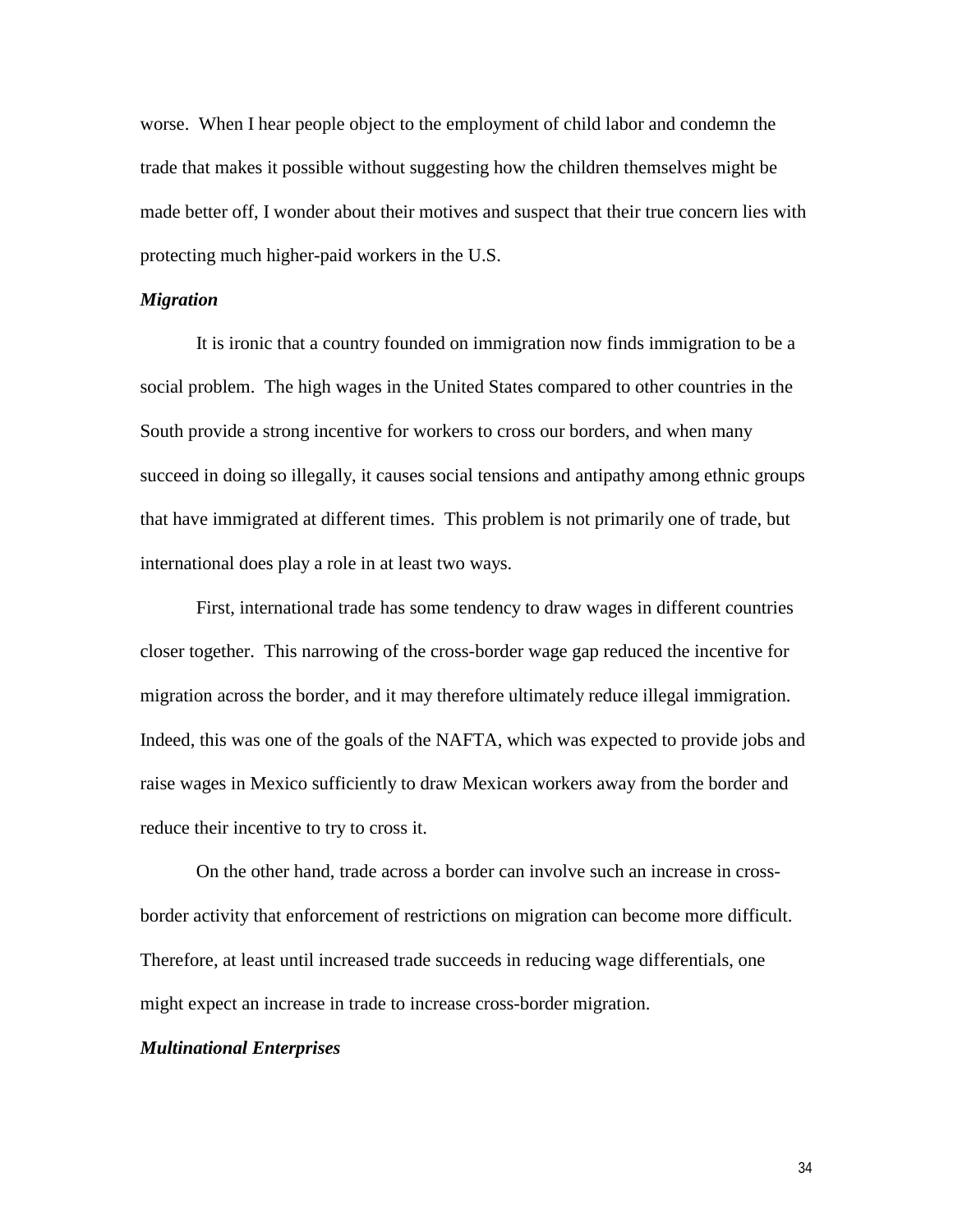From the perspective of comparative advantage, it does not matter much how production is organized across countries, whether exporters in one country are domestically owned or are owned by foreigners or by a large multinational enterprise (MNE). However, in practice the expansion of international trade has been accompanied by an expansion also of such MNEs, and this is viewed as a cost in itself by those who see MNEs as a force for no good.

One objection to MNEs is that by transcending national borders they also escape from national control of their operations. Indeed, the larger MNEs are larger than many of the countries in which they operate, and they possess an inordinate amount of political and economic power compared to the governments that may seek to control them. This is a problem only if we believe that government control would have improved matters, and in many such countries this is suspect. But it is understandable that the governments themselves see this as a cost to them, in terms of lost leverage over economic activity.

Even here, though, I see trade as a force for good, since it is trade that makes these large MNEs compete with each other. Competition among firms, much more than anything governments could do, is what will curb the power of MNEs and constrain them to act in the world's interest.

#### **VI. Conclusion**

Several years ago, while I was perhaps suffering from a mid-life crisis, I became discouraged by the unimportance of the work that I was doing. While some of my colleagues were doing research on the causes and cures for poverty, unemployment, or inequality, I was studying the gains from trade. I should perhaps mention that the efforts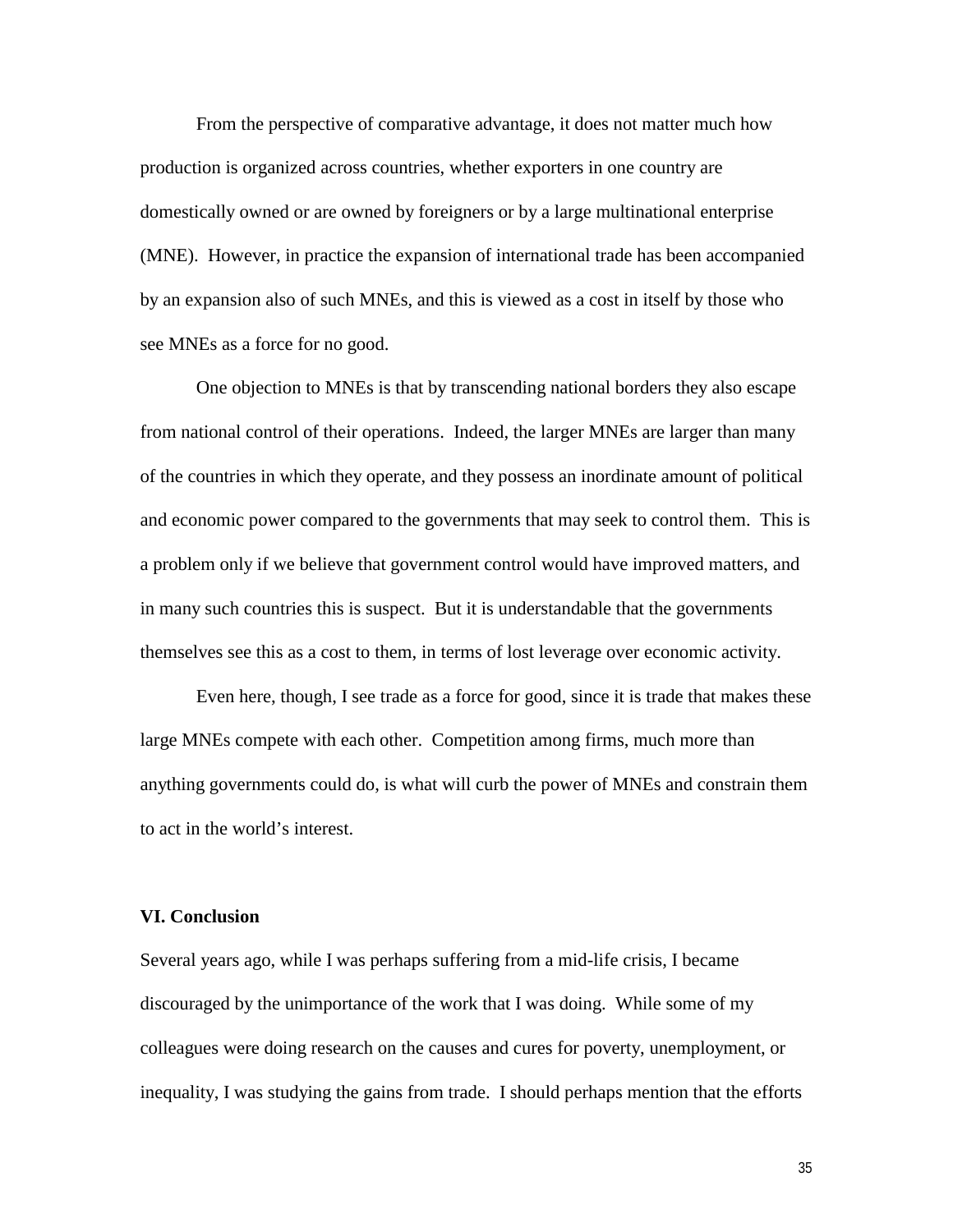that I and others have made to quantify the gains from trade using the tools of Figures 1 and 2 have led to somewhat discouraging results. The gains from trade are there, all right, but they are depressingly small. Many of us believe that there are greater gains outside our models, perhaps from some of the other effects of trade that I have discussed here. But still it seemed to me that I was devoting my professional life to a cause that ultimately couldn't be all that important in the grand scheme of things.

I mentioned my concerns to my colleague John Jackson, who also has devoted his life to trade on the side of its legal institutions. His response was that he too had had such doubts, but that to him the real importance of international trade was not the economic efficiencies that we economists stress in our models. Rather, to him the motive for liberalizing world trade was world peace. He believed, he said, that the interdependence of the world's economies was an important constraint on their going to war. Indeed – and I'd heard this before, perhaps from him – a major motivation for the founders of the post World War II trading system that they laid out in the General Agreement on Tariffs and Trade (GATT) was to prevent a recurrence of world war. By negotiating the reduction in barriers to trade both within Europe and in the larger world, these people believed that they would make it too costly for countries that were trading with one another to fight each other instead. Certainly the peace that these countries have enjoyed among themselves during the last half of the twentieth century suggests that this may have worked. I therefore list, in the bottom line of Table 4, World Peace as a final one of the effects of trade.

This benefit, which I view as paramount in importance, is not without an associated cost. It is true, I think, that international trade today fosters cooperation among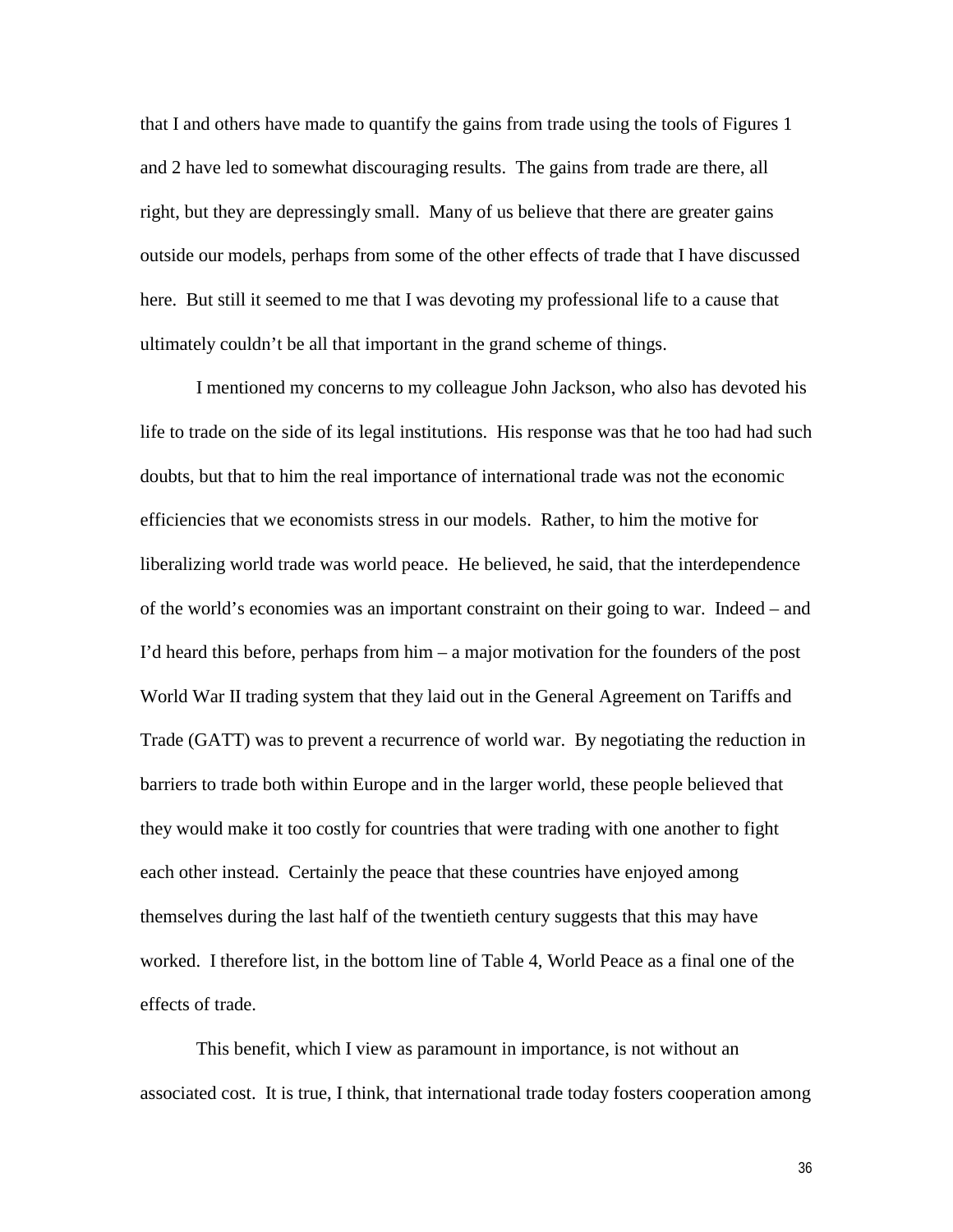countries as they recognize the great cost that they would incur if that cooperation and trade were to break down. But historically this has not always been the case. Wars have also been fought precisely over trade routes. And my colleague Jan Kmenta tells me that the Germans prepared for their military takeover of Europe prior to World War II by first using trade to stock up on weapons from other countries like Czechoslovakia. So even here, trade is not an unmixed blessing.

The issues raised in Table 4 are far too uncertain and amorphous to admit of any unambiguous conclusion. At the bottom of the table, I ask again, are the benefits of trade greater than the costs? But many of these benefits and costs are hard to conceptualize, let alone measure, and there is no way that I can provide an objective answer to this question. At this point I must leave it to you to decide for yourself, weighing the diverse benefits and costs that I have identified and using your judgment to evaluate each. I trust that my own personal conclusion is evident.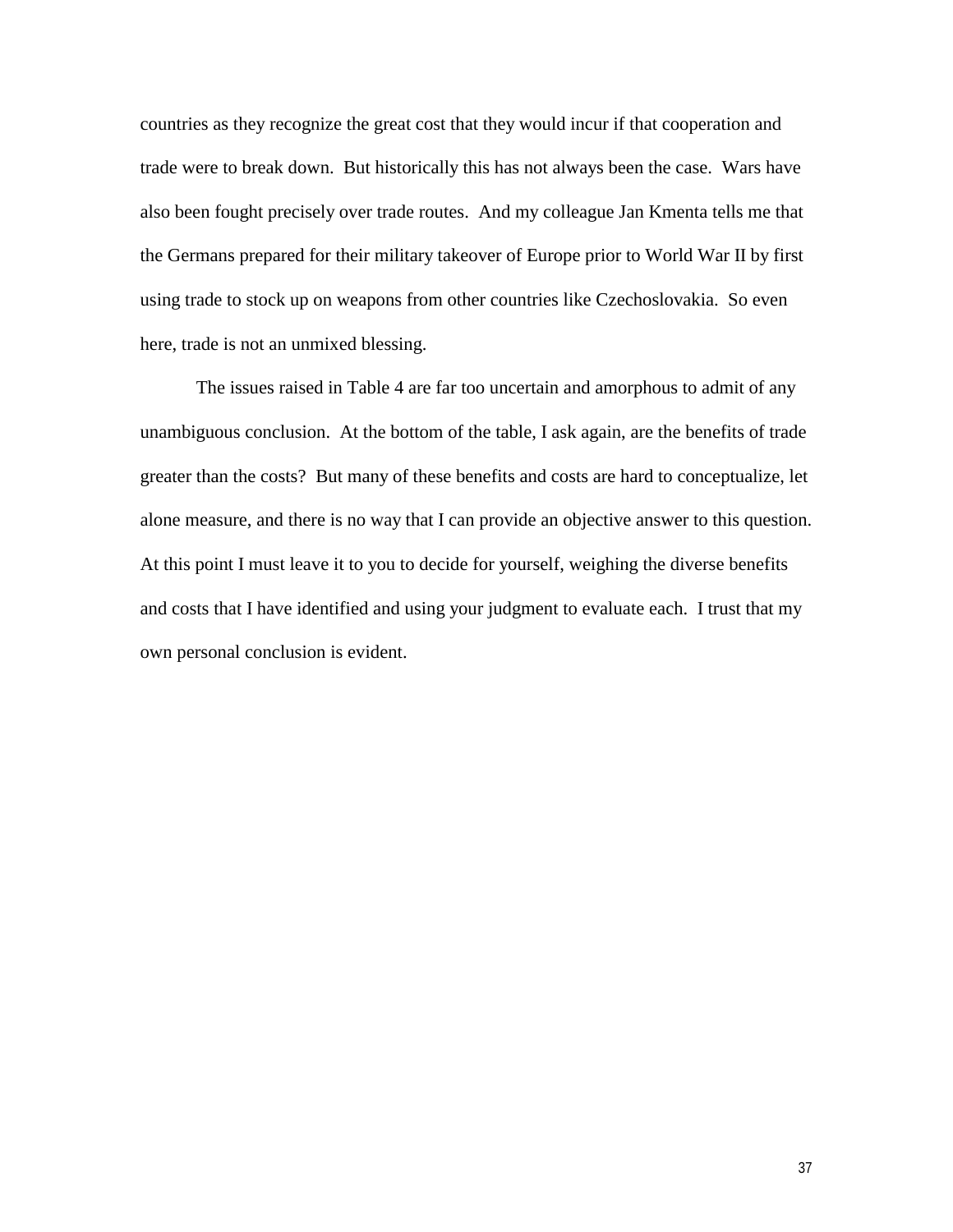| `able |  |
|-------|--|
|-------|--|

| <b>Opening a Single Market:</b>    | <b>Benefits</b>                        | Costs                             |
|------------------------------------|----------------------------------------|-----------------------------------|
| If $P^{W} > P^{D}$ Then Export     | Suppliers (Firms $\&$<br>Workers)      | Demanders (Firms &<br>Consumers)  |
| If $P^{W} < P^{D}$ Then Import     | Demanders (Firms &<br>Consumers)       | Suppliers (Firms $\&$<br>Workers) |
| <b>Either way</b><br>$\rightarrow$ | <b>Benefits Are Greater than Costs</b> |                                   |

Table 2

| <b>Opening a Whole Economy:</b>                             | <b>Benefits</b>                                 | Costs                                           |
|-------------------------------------------------------------|-------------------------------------------------|-------------------------------------------------|
| If Relative Prices Differ, Then<br><b>Export and Import</b> | <b>Owners of Factors Specific</b><br>in Exports | <b>Owners of Factors Specific</b><br>in Imports |
|                                                             | Factors Intensive in<br><b>Exports</b>          | Factors Intensive in<br><b>Imports</b>          |
|                                                             | <b>Abundant Factors</b>                         | <b>Scarce Factors</b>                           |
| <b>Always</b><br>$\rightarrow$                              |                                                 | <b>Benefits Are Greater Than Costs</b>          |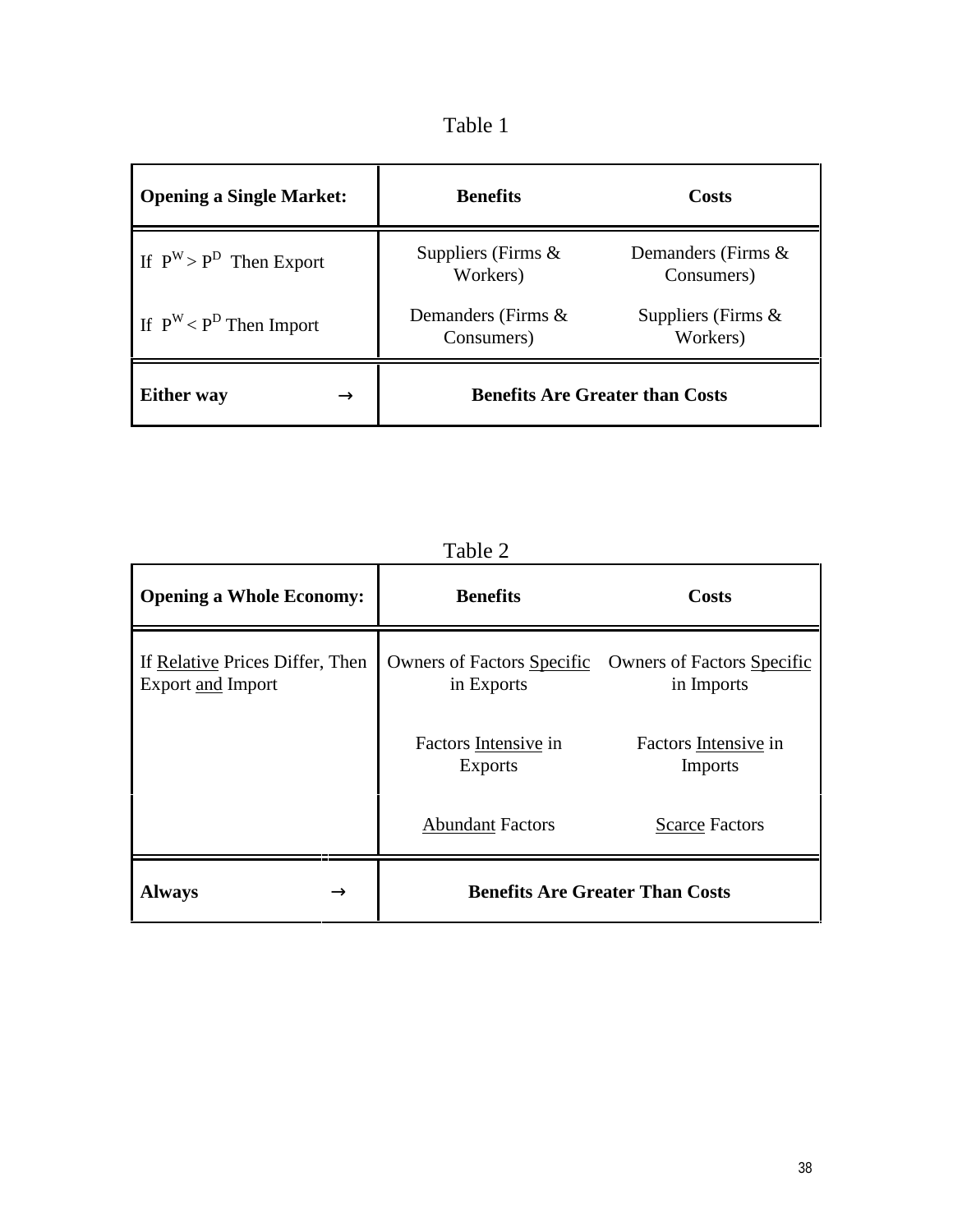| `able |  |
|-------|--|
|-------|--|

| <b>Additional Effects in</b><br>presence of Distortions: | <b>Benefits</b>                                               | <b>Costs</b>                                           |
|----------------------------------------------------------|---------------------------------------------------------------|--------------------------------------------------------|
| Monopoly, Oligopoly, etc.                                | Demanders get lower prices                                    | Monopolists lose market power                          |
|                                                          | Monopolists earn profits abroad                               | Cartels dominate world markets                         |
| <b>Differentiated Products</b>                           | Demanders get greater variety                                 | More resources are wasted on<br>advertising            |
| Markets Don't Clear (S=D)                                |                                                               |                                                        |
| Recession                                                | More trade may create<br>employment                           | More trade may reduce<br>employment                    |
| <b>Labor Market Rigidities</b>                           | Higher wages become<br>employment                             | Lower wages become<br>unemployment                     |
| <b>Bottlenecks</b>                                       | Trade relieves shortages                                      | Profiteers lose profits                                |
| <b>Externalities (Examples)</b>                          |                                                               |                                                        |
| Pollution                                                | Less if imports                                               | More if exports                                        |
| <b>Technology Spillovers</b>                             | More if exports                                               | Less if imports                                        |
| <b>Good Drugs</b>                                        | More if imports (vaccines)                                    | Less if exports (Indian trees)                         |
| <b>Bad Drugs</b>                                         |                                                               | Imports feed addiction                                 |
| <b>Government Intervention</b>                           | Trade under-mines misguided<br>interventions (e.g. smuggling) | Trade expands costs of<br>subsidies (e.g. agriculture) |
| Probably (and certainly, if<br>better policies are used) | <b>Benefits Are Greater Than Costs</b><br>$\rightarrow$       |                                                        |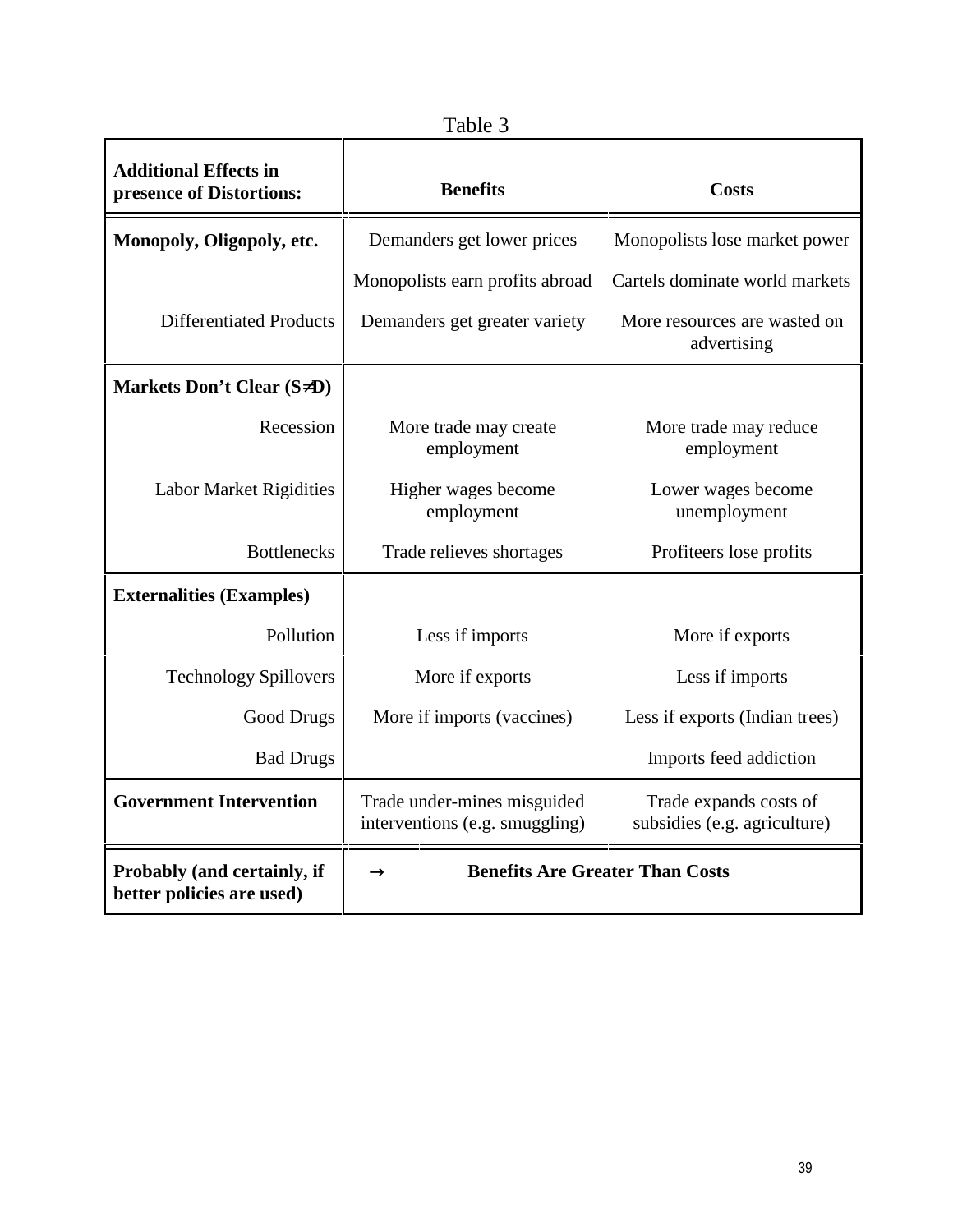| <b>Table</b> |  |
|--------------|--|
|--------------|--|

| <b>Other Effects of Trade:</b>             | <b>Benefits</b>                                         | <b>Costs</b>                                             |
|--------------------------------------------|---------------------------------------------------------|----------------------------------------------------------|
| Environment                                | Shifts dirty industry where harm<br>is least            | Exploits endangered species,<br>rain forest              |
|                                            | Lets poor countries afford<br>environmental improvement | Causes "race to the bottom" in<br>environmental policies |
| Culture                                    | Shares cultural diversity                               | Undermines national identity                             |
| Technology                                 | Exchange of technology via<br>licensing, etc.           | Piracy undermines patents                                |
| Child Labor                                | Raises incomes of children                              | Makes child labor profitable                             |
| Migration                                  | Reduces incentives for illegal<br>migration             | Weakens barriers to illegal<br>migration                 |
| <b>Multinational Corporations</b>          | Forces large firms to compete                           | Permits firms to transcend<br>national control           |
| <b>World Peace</b>                         | Trade fosters cooperation                               | Wars over trade routes                                   |
| <b>Are Benefits Greater than</b><br>Costs? | You decide.                                             |                                                          |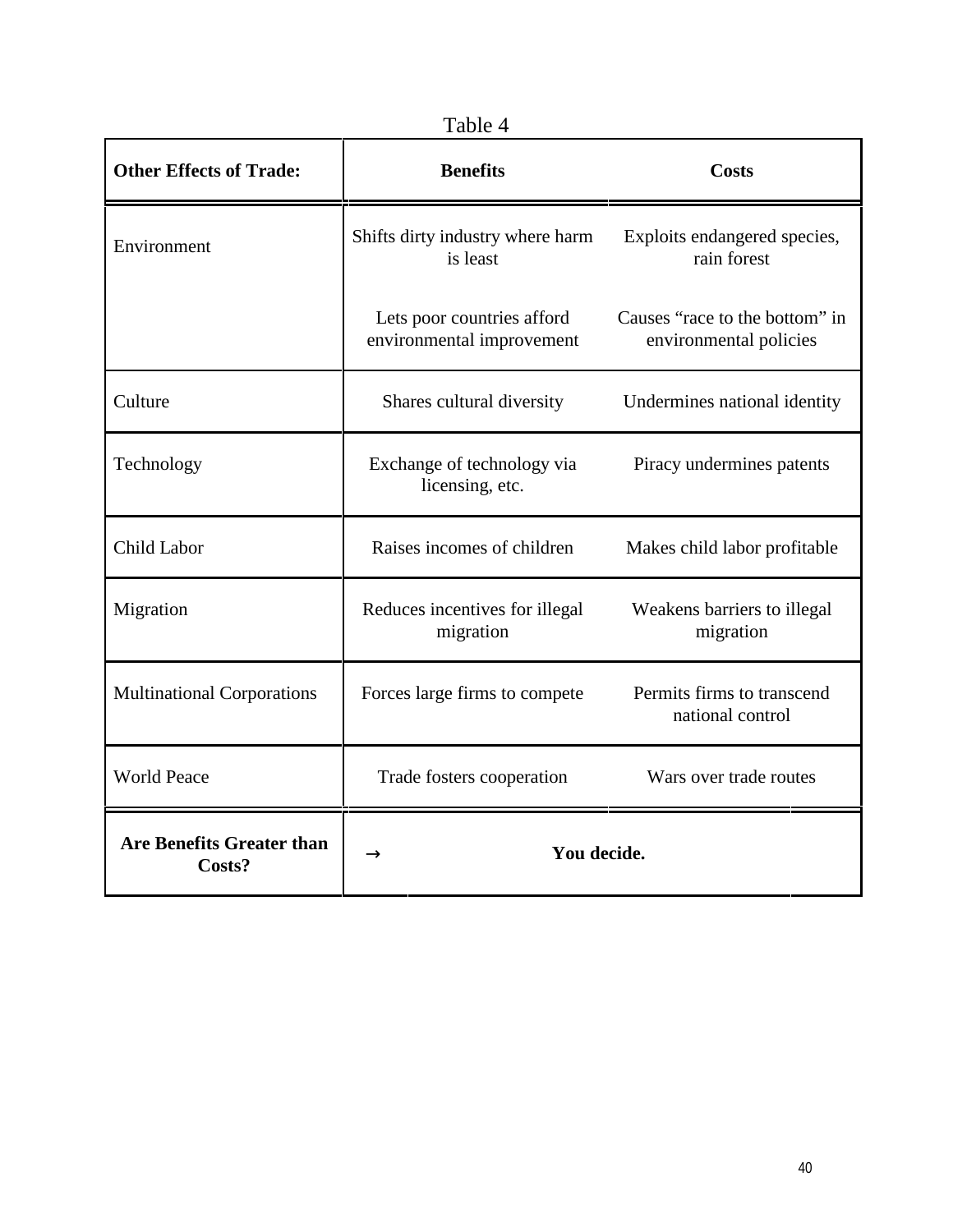

Figure 1